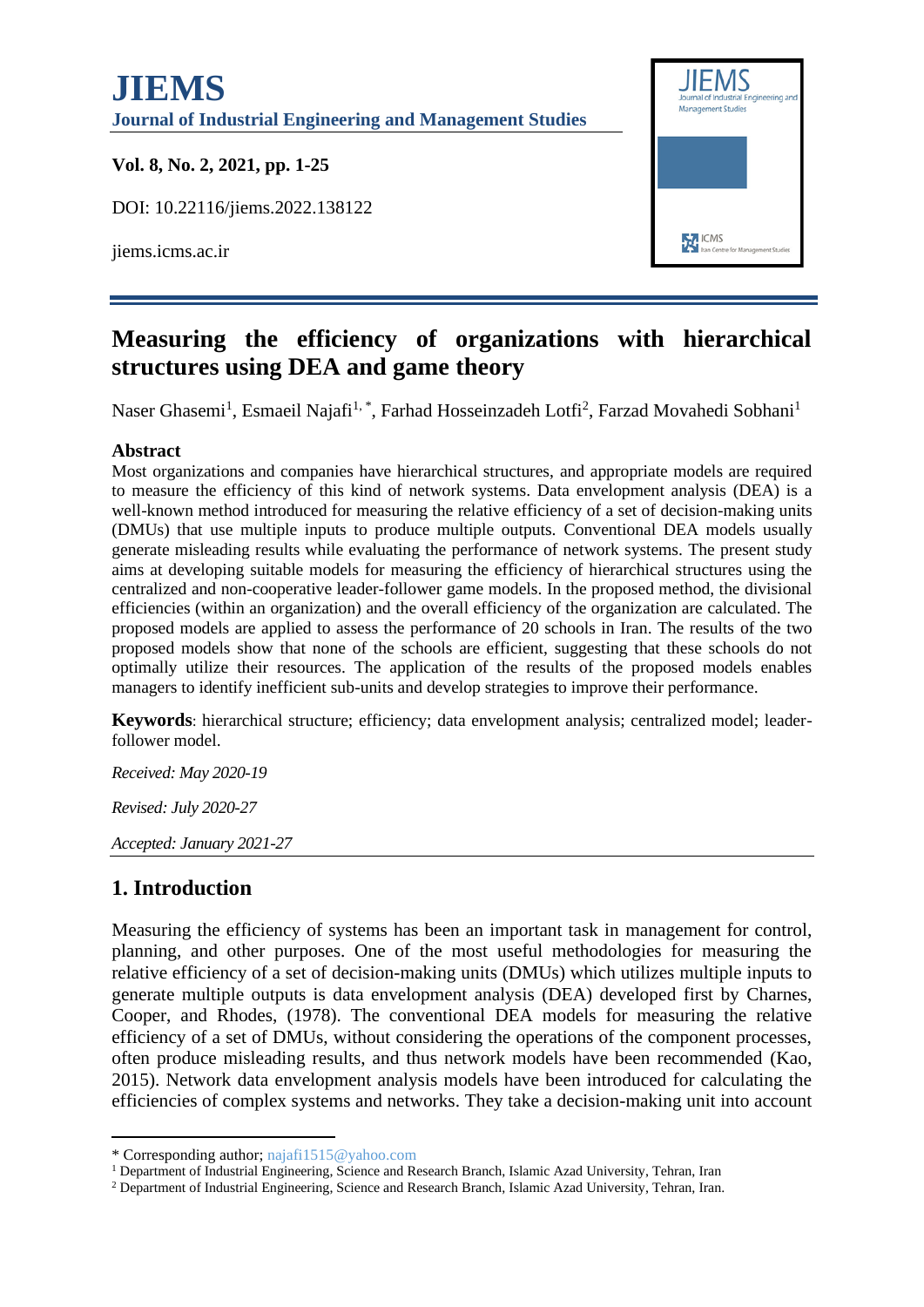along with its entire sub-units and the interconnections which exist between the components in the form of a network structure. Unlike traditional models, network DEA models do not have a fixed formula, and different models have been proposed so far based on the nature of studied procedures and the network's structure. In general, network data envelopment analysis models have two major structures: series structures and parallel structures. The network data envelopment analysis technique is capable of fully representing the connections and dependencies among the internal procedures, and assessing the overall efficiency and the efficiencies of different phases accurately. Furthermore, by employing these models, the sources of inefficiency will be precisely identified within inefficient units.

One particular type of network systems is the hierarchical structure where an organization or a DMU can be composed of a set of independent sub-units, with each consuming the same set of inputs to generate the same set of outputs as is true of the entire system (Kao, 2009). In addition, many systems such as universities, government ministries, and agencies have hierarchical structures (Figure [1\)](#page-2-0), which require suitable models for efficiency calculations. Kao (2015) developed a network DEA model for systems with a hierarchical structure. It was shown that the hierarchical structure is equivalent to the parallel structure, with the components being the units at the bottom of the hierarchy. In addition, Cooperative model such as centralized model and non-cooperative model are game theoretic approaches to evaluate network systems. Non-cooperative model supposes that one of the stages is the leader and another stage is the follower, whereas in the centralized model, all stages are evaluated simultaneously. In the context of game-theoretic approaches, Du et al. (2015) investigated parallel structure by using the cooperative (or centralized) and non-cooperative (Stackelberg or leader-follower) game theory concepts. Jahangoshai Rezaee, Izadbakhsh, and Yousefi (2016) combined DEA and Nash bargaining game as a cooperative game theory approach to evaluate the performance of transportation systems by a large scale of measures. In Tavana et al. (2018), a fuzzy two-stage Game-DEA (FTSGDEA) approach was proposed using a bargaining game model. Mahmoudi, Emrouznejad, and Rasti-Barzoki (2018) proposed a novel game-DEA model for efficiency assessment of network structure DMUs. Two-stage modeling was proposed, where in the first stage, the network was divided into several sub-networks; input variables categorized to measure the efficiency of sub-networks within each input category. In the second stage, the efficiency of the network calculated by aggregating efficiency scores of sub-networks within each category. Omrani, Fahimi, and Mahmoodi (2018) applied the game theory approach in order to increase distinguish power in the DEA model and find out the fair weights in the cross-efficiency DEA context. Sun, Li, and Lim (2020) proposed a comprehensive model using game theory and DEA method to improve resource utilization efficiencies and reduce pollutant emissions in the circular economic system.

The main objective of this paper is to develop two models for measuring the efficiencies of systems with a hierarchical structure through DEA and using game-theory ideas. In this research, two game approaches are presented to measure the efficiency of hierarchical structures. One is a centralized model based upon the theory of a cooperative game where the overall efficiency is maximized to optimize all stages' efficiency scores simultaneously. The other is a non-cooperative game model which supposes that one stage is the leader with action priority to optimize its efficiency first, and then the efficiency of the follower stage is measured subject to maintaining the first-derived leader's efficiency. The presented models are applied to measure the efficiencies of the educational institutions in Iran, which have hierarchical structures.

Educational institutions play an important role in the development of a country in this age of the knowledge economy. In addition, a considerable portion of the government's budget in many countries including Iran is spent on educational institutions at different levels ranging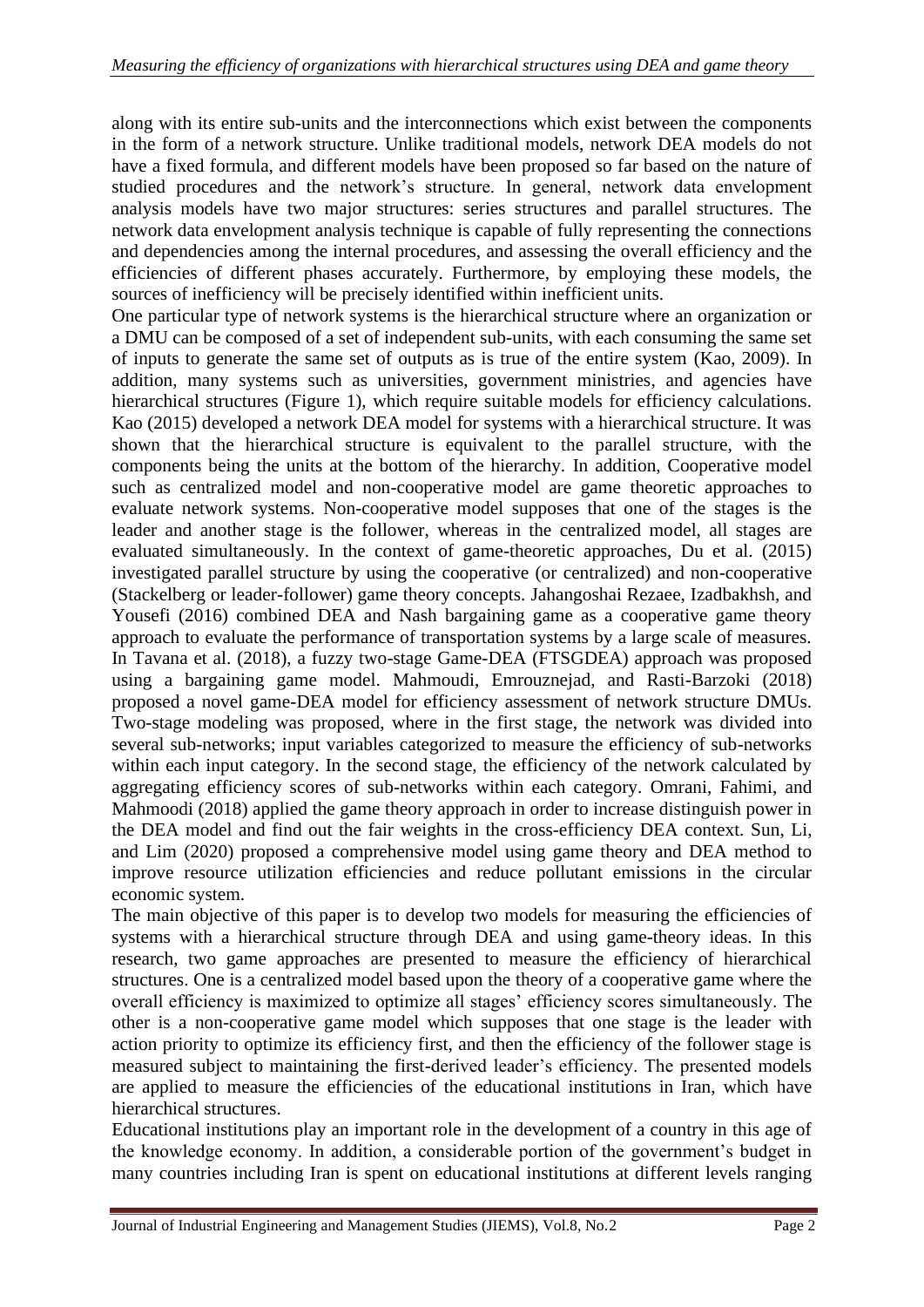from elementary school to higher education. Thus, employing patterns and procedures which are compatible with the present structure of these institutions is of paramount importance. Furthermore, analyzing the efficiency of educational systems is one of the main focuses of the policy debate to promote national competitiveness and future economic growth. Therefore, the available data and information should be used for evaluating the educational institutions' efficiency to be further employed in planning and budgeting their resources.

The remainder of the paper is organized as follows. Section [2](#page-2-1) reviews the relevant literature**.**  In section [3,](#page-5-0) the centralized and leader-follower approaches for measuring the hierarchical structure's efficiency are developed. In section [4,](#page-9-0) we test the proposed models on the data presented by Chen and Yan (2011), and in section [5](#page-11-0) these models are applied to measure the efficiencies of the educational institutions. Section [6](#page-20-0) presents concluding remarks.



**Figure 1. A hierarchical structure with 3 levels**

## <span id="page-2-1"></span><span id="page-2-0"></span>**2. Literature review**

Conventional DEA models view the system as a black-box, ignoring the operations and interdependence of the internal processes. As a result, a system may be evaluated as efficient even when all its component processes are not. However, in network models, which were developed by Fa¨re (1991), it is possible to look inside a black-box as well as its components and sub-units for evaluating the performance of a decision making unit. Although many organizations have a hierarchical structure, little attention has been paid to this structure so far. Cook et al. (1998) introduced the concept of hierarchical DEA, where efficiency can be viewed at various levels. Castelli, Pesenti, and Ukovich, (2004) presented a model to measure the performance of a hierarchical system with one and two levels, where the units at a higher level can have common subordinate units at a lower level. Cook and Green (2005) developed a CCR-type model to measure the efficiencies of ten Canadian power plants, with 40 subordinate power units. In these examples, a unit at a higher level does not necessarily have the same number of subordinate units at a lower level.

Some researchers have used the game theory approach to measure efficiency in network systems. Chen, Liang, and Yang (2006) developed the DEA model based on the game approach to evaluate supply chain efficiency. Liang, Cook, and Zhu (2008) extend the data envelopment analysis method for two-stage processes using game theory concepts. Du et al. (2011) applied directly Nash bargaining game theory to the efficiency of DMUs that have the afore-mentioned two-stage processes. Li et al. (2012) extended Liang et al. (2008) by assuming that the inputs to the second stage include both the outputs from the first stage and additional inputs to the second stage. Two models proposed to evaluate the performance of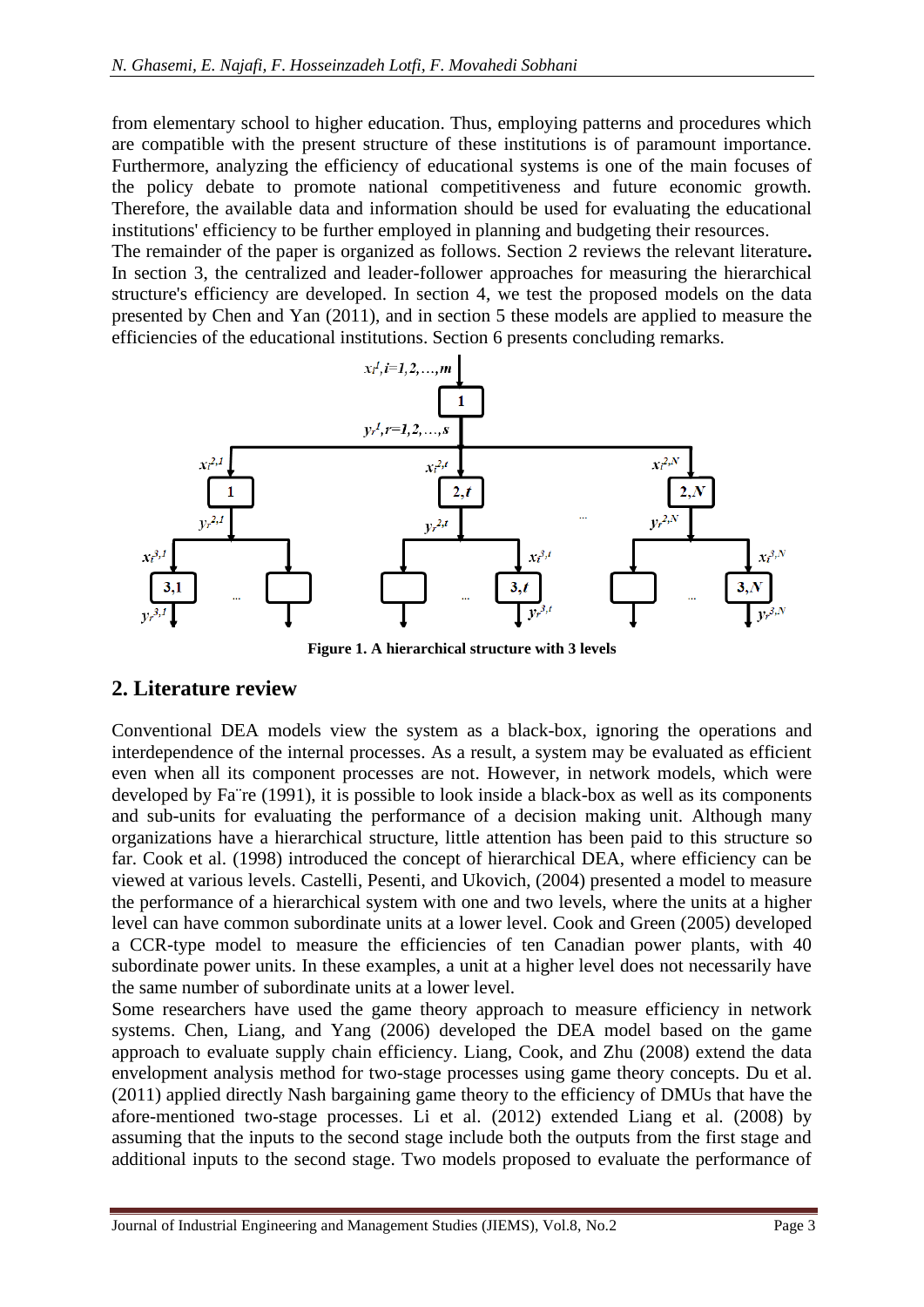this type of general two-stage network structures. One is a non-linear centralized model whose global optimal solutions can be estimated using a heuristic search procedure. The other is a non-cooperative model, in which one of the stages is regarded as the leader and the other is the follower. Jalali Naini, Moini, and Jahangoshai Rezaee (2013) proposed a gametheoretic model based on the Nash bargaining game to calculate weights when parallel stages with shared inputs compete to reach high efficiency in the competitive strategy. Two data sets including the bank branches and thermal power plants in Iran were used to show the abilities of the proposed model. Kou et al. (2016) presented a model to measure the efficiencies of multi-period and multi-division systems using game theory and DEA. Wu et al. (2016) provided an approach for analyzing the reuse of undesirable intermediate outputs in a twostage production process with a shared resource. Additive efficiency measures and noncooperative efficiency measures were proposed to illustrate the overall efficiency of each DMU and the respective efficiency of each sub-DMU. An et al. (2017) proposed a centralized model and two leader-follower game models to measure the efficiency of a parallel system with two components that have an interactive relationship in a centralized mode and noncentralized mode, respectively.

In recent years, several studies have been undertaken to analyze the efficiency of the educational institutions. Haelermans and Ruggiero (2017) introduced a non-parametric measure of the cost of adequacy that controls for the socio-economic environment and resource prices to analyze the estimates of the cost of the adequacy of Dutch schools. Cordero, Santin, and Simancas, (2017) used a fully nonparametric framework to assess the efficiency of primary schools using data about schools in 16 European countries. Yang, Fukuyama, and Song (2018) investigated the inefficiency and productivity of 64 Chinese research universities and their evolution over the recent period of 2010–2013, where the production process of each research university was described as a general two-stage network process. Cordero et al. (2018) assessed the performance of secondary schools from 36 countries. For this purpose, they applied a robust conditional nonparametric approach that allows them to incorporate the effect of contextual factors at both school and country level in the estimation of efficiency measures. Masci, Witte, and Agasisti (2018) investigated the influence of school size, principal characteristics, and school management practices on educational performance. Santín and Sicilia (2018) introduced a new methodology that combines production frontier and impact evaluation insights that allows using DEA as an identification strategy of a treatment with high and low quality teachers within schools to assess their performance. The authors used a unique database of primary schools in Spain that, for every school, supplies information on two classrooms in 4th grade where students and teachers were randomly assigned to the two classrooms.

There are many studies in the context of efficiency measurement. Among them, some recent studies are briefly reviewed below. Yurdakul and İç (2018) developed a comprehensive hierarchical performance measurement model to determine a manufacturing company's overall performance within its industry as well as its strengths and weaknesses in critical activities. It lets one to combine a company's performance scores in seventeen critical activities with important industry-specific objectives to obtain a single overall performance score by using a 4-Point Fuzzy Scale and a modified fuzzy version of the Technique for Order Preference by Similarity to Ideal Solution approach. The calculated overall performance scores provide a ranking order among manufacturing companies within their industry. Arab Momeni, Ebrahimi Arjestan, and Yaghoubi (2018) presented a two-stage DEA in order to evaluate the efficiency of enterprise resources planning (ERP) systems in such a way that the operational and the technical aspect are evaluated in the first stage and the second stage of DEM model, respectively. Vaezi et al. (2019) considered a three-stage network model with additional inputs and undesirable outputs and obtains the efficiency of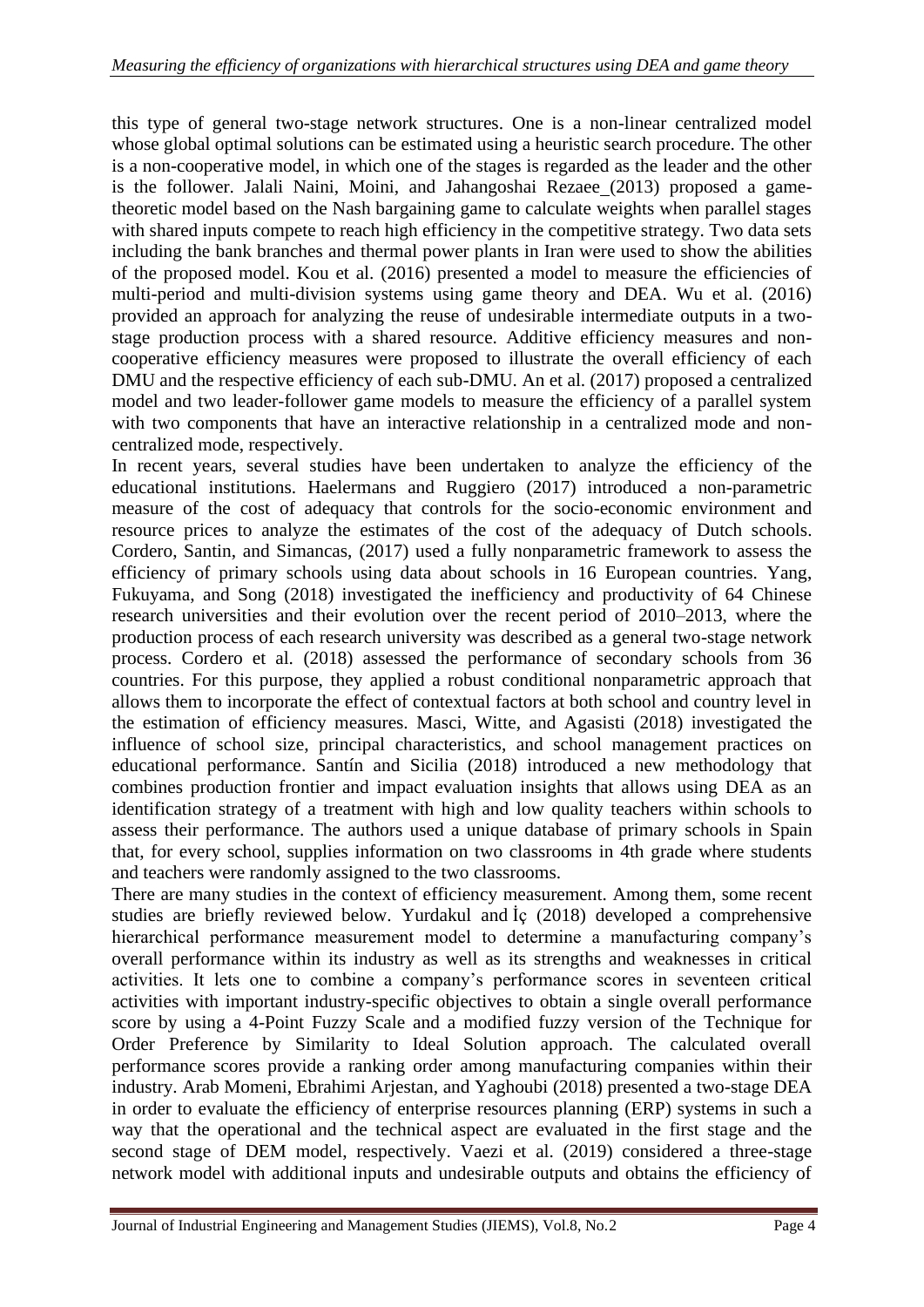the network, as interval efficiency in the presence of the imprecise datum. Zhang and Shi (2019) applied DEA to measure the efficiency of 24 colleges and universities. Cook et al. (2019) extended DEA to the evaluation of performance in the specific context of pay-forperformance incentive plans. Their approach ensures that the evaluation of the performance of DMUs that follow the implementation of incentive plans is made in terms of targets that are attainable, as well as representing best practices. The proposed approach was applied to evaluate the performance of public Spanish universities. Tavana et al. (2019) defined a fuzzy multi-objective multi-period network DEA model customized to evaluate the dynamic performance of oil refineries in the presence of undesirable outputs. A standard fuzzy operator has used to define the efficiency levels to integrate multiple objectives and periods within a unique maximization framework. Zhou et al. (2019) proposed a multi-period threestage DEA model to measure the efficiency of banking systems under uncertainty. Adabavazeh and Nikbakht (2020) evaluated the performance of an organization based on the main factors of the reverse supply chain with the service quality approach using the DEA model. Firstly, performance indicators were identified and then the efficiency of the 24 main factors of reverse supply chain success in the airline industry was determined by the outputoriented DEA-BCC model. Nemati, Kazemi Matin, and Toloo (2020) presented a two‑stage DEA model with partial impacts between inputs and outputs. The authors formulated a couple of new mathematical programming models in the DEA framework with the aim of considering partial impact between inputs and outputs for calculating aggregate, overall, and sub-unit efficiencies along with resource usage by production lines for a two-stage production system. Table [1](#page-4-0) provides a summarization of the related literature. According to Table [1,](#page-4-0) in major, the researches performed in the network systems focused on two and three stages networks. However, the current research considers the hierarchical structure and applies the game theory approach to measure the efficiency of this kind of network systems.

<span id="page-4-0"></span>

| Table 1. Summarized related interature                   |                    |                                     |                             |                                                          |  |  |  |  |  |
|----------------------------------------------------------|--------------------|-------------------------------------|-----------------------------|----------------------------------------------------------|--|--|--|--|--|
| <b>Reference</b>                                         | <b>Methodology</b> | Type of game                        | <b>Structure of network</b> | <b>Application</b>                                       |  |  |  |  |  |
| Castelli, Pesenti, and<br>Ukovich (2004)                 | <b>DEA</b>         |                                     | Hierarchical structure      | University                                               |  |  |  |  |  |
| Cook and Green (2005)                                    | <b>DEA</b>         |                                     | Hierarchical structure      | Power plants                                             |  |  |  |  |  |
| Li et al. (2012)                                         | DEA and game       | Non-cooperative                     | Two-stage                   | China Construction<br>Bank                               |  |  |  |  |  |
| Jalali Naini, Moini, and<br>Jahangoshai Rezaee<br>(2013) | DEA and game       | Cooperative                         | Two-stage                   | <b>Bank</b> branches                                     |  |  |  |  |  |
| Kao (2015)                                               | <b>DEA</b>         | ٠                                   | Hierarchical structure      | University                                               |  |  |  |  |  |
| Du et al. (2015)                                         | DEA and game       | Cooperative and Non-<br>cooperative | Parallel network            | National forests of<br>Taiwan                            |  |  |  |  |  |
| Kou et al. (2016)                                        | DEA and game       | Cooperative                         | Two-stage                   | <b>OECD</b> countries                                    |  |  |  |  |  |
| Jahangoshai Rezaee,<br>Izadbakhsh, and<br>Yousefi (2016) | DEA and game       | Cooperative                         |                             | Transportation<br>systems                                |  |  |  |  |  |
| Wu et al. (2016)                                         | DEA and game       | Cooperative and Non-<br>cooperative | Two-stage                   | Industrial production<br>processes                       |  |  |  |  |  |
| An et al. (2017)                                         | DEA and game       | Cooperative and Non-<br>cooperative | Two-stage                   | Chinese "985<br>Project"<br>universities'<br>performance |  |  |  |  |  |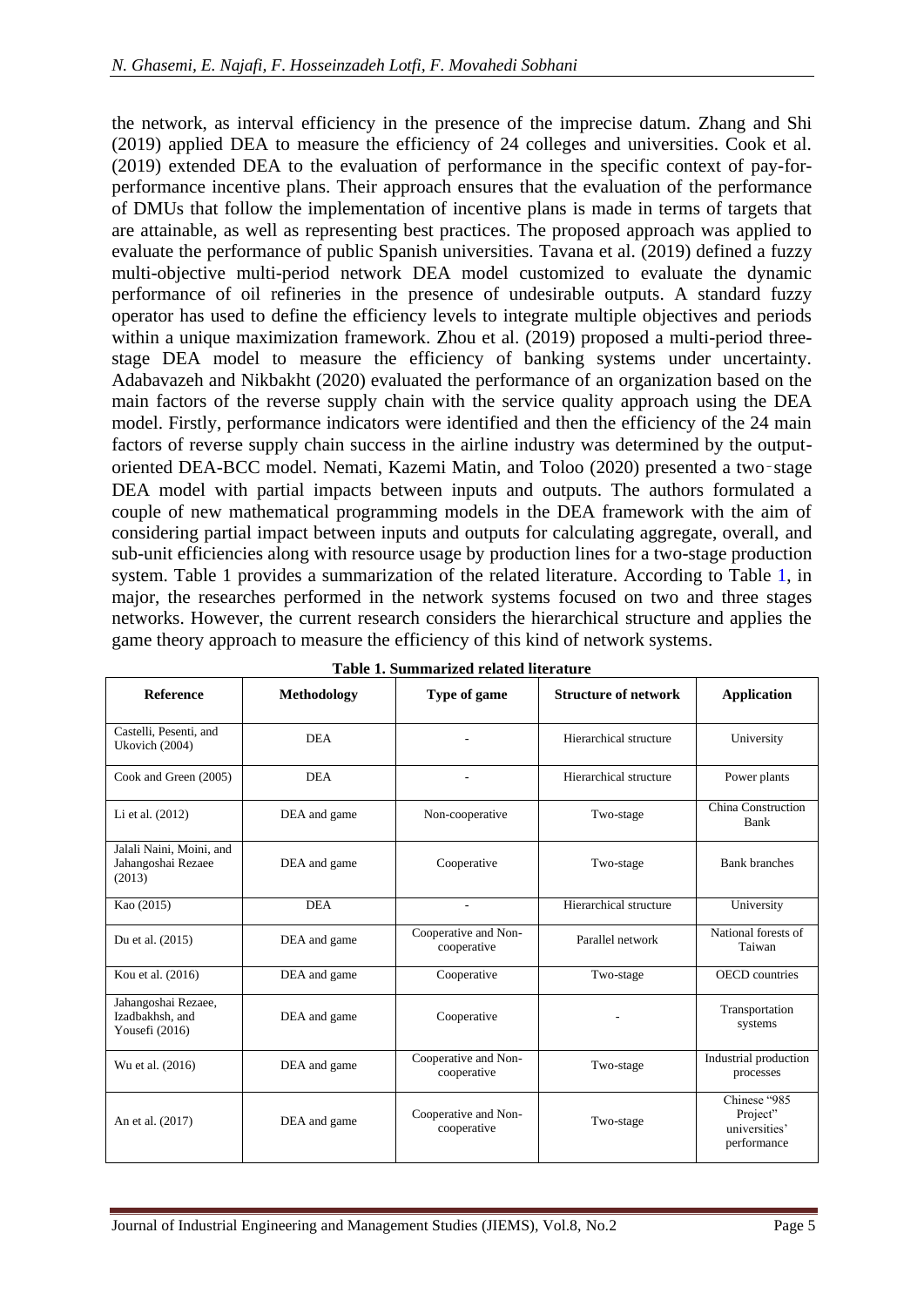| <b>Reference</b>                                      | <b>Methodology</b> | Type of game                        | <b>Structure of network</b> | <b>Application</b>                  |
|-------------------------------------------------------|--------------------|-------------------------------------|-----------------------------|-------------------------------------|
| Yousefi et al. (2017)                                 | DEA and game       | Cooperative                         | Three-stage                 | Supply chain                        |
| Badiezadeh, Saen,<br>and Samavati, (2018)             | DEA and game       | Cooperative                         | Three-stage                 | Supply chain                        |
| Tavana et al. (2018)                                  | DEA and game       | Cooperative                         | Two-stage                   | <b>Bank branches</b>                |
| Mahmoudi,<br>Emrouznejad, and<br>Rasti-Barzoki (2018) | DEA and game       | Cooperative                         | Three-stage                 | Urban road<br>construction projects |
| Zhou et al. $(2018)$                                  | DEA and game       | Non-cooperative                     | Two-stage                   | Supply chain                        |
| Vaezi et al. (2019)                                   | DEA and game       | Cooperative                         | Three-stage                 | A factory's<br>efficiency           |
| Sun, Li, and Lim<br>(2020)                            | DEA and game       | Non-cooperative                     | Two-stage                   | Circular economic<br>systems        |
| Current paper                                         | DEA and game       | Cooperative and Non-<br>cooperative | Hierarchical structure      | Educational<br>institutions         |

# <span id="page-5-0"></span>**3. Proposed game models for hierarchical structures**

An organization usually has a hierarchical structure with one unit at the first level possessing sub-units at the second level. Some of the units at the second level may possess sub-units at the third level, and this classification can be extended to other levels. Figure [1](#page-2-0) displays a balanced hierarchical structure with three levels. The first unit at the first level, which has been numbered 1, has *N* sub-units at the second level, with each of them possessing their own sub-units at the third level and so forth.

As mentioned above, considering the system as a black-box may lead to incorrect results in efficiency measurement. Therefore, in the following, we develop some network DEA models based on the game theory which take the operation of individual sub-units into account in calculating the efficiency of the hierarchical structure.

In sections [3.1](#page-5-1) and [3.2,](#page-7-0) we develop the centralized and non-cooperative leader-follower game theory for efficiency measurement and decomposition in the hierarchical structure. The models that are developed here are based on the approaches presented by Liang et al. (2008) and Du et al. (2015). First, we consider *n* levels in the hierarchical structure as a series network with *n* stages (Figure [2\)](#page-6-0). Next, each level of this series network is considered as a parallel network. For calculating the efficiency of every level, centralized and leader-follower game approaches will be used.

## <span id="page-5-1"></span>**3.1. The centralized approach**

Consider there are *q* systems with the structure displayed in Figure [2.](#page-6-0) In this system with a hierarchical structure, suppose that there are *n* levels. We assume that these *n* levels form a series network with *n* stages and *N* sub-units in each stage. These *N* sub-units compose a parallel network. Suppose that decision making unit *j* is denoted by DMU<sub>j</sub> ( $j=1,...,q$ ), and the *i*th input and *r*th output of DMU<sub>j</sub> denoted by  $x_{ij}$  ( $i = 1, \ldots, m$ ) and  $y_{rj}$  ( $r = 1, \ldots, s$ ), respectively. Also,  $X_j^p$ ,  $Y_j^p$  denote all inputs and outputs of Level *p* for DMU<sub>j</sub> and  $X_j^{pt}$ ,

*P*<sup>*p*</sup> *i* are inputs and outputs of sub-unit *t* in Level *p* of the system in DMU<sub>j</sub>. Consider  $v_i^p$  and

 $u_r^p$  as the relative importance of *i*th input and *r*th output in level *p*, respectively, to be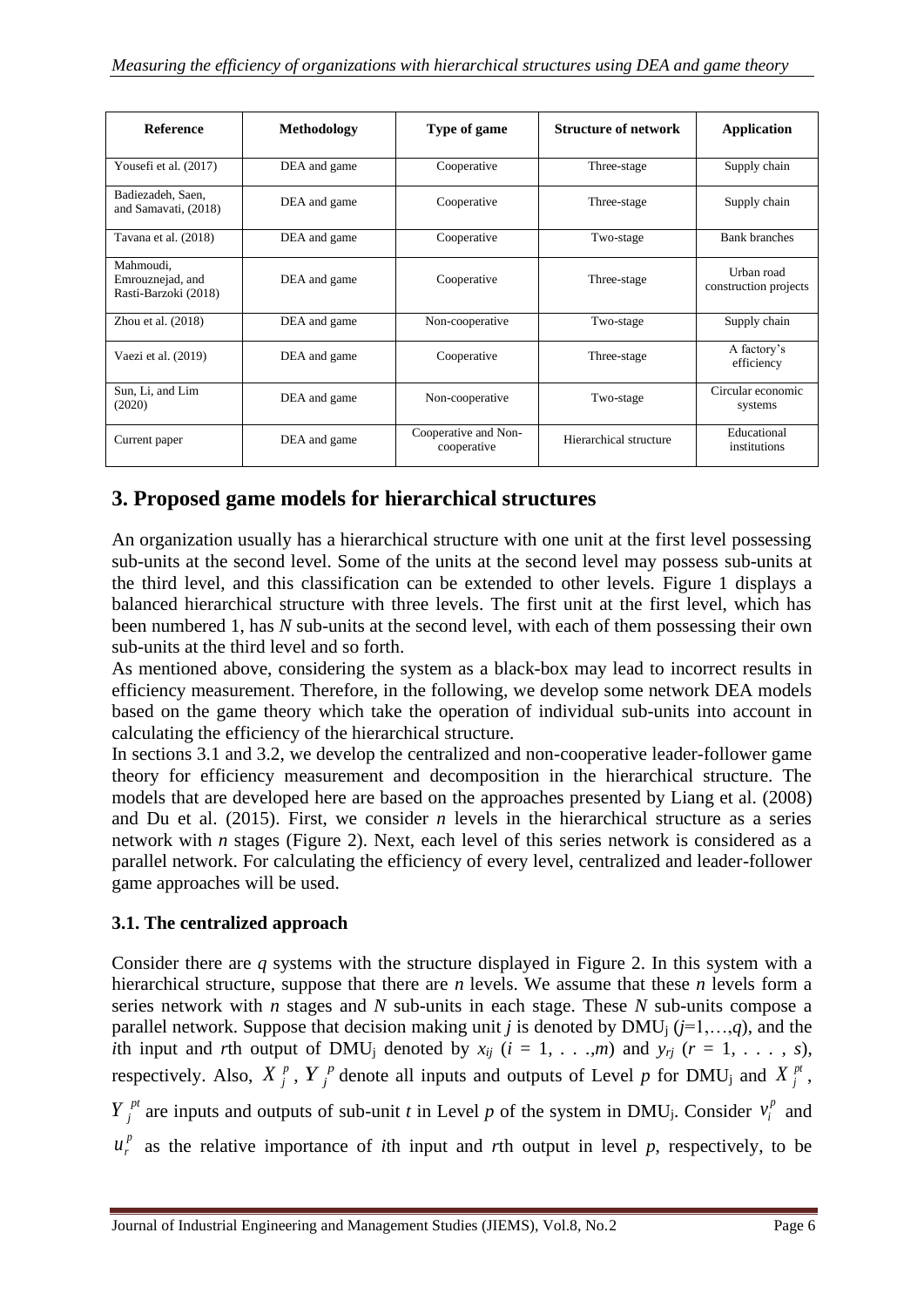determined by the mathematical program. Besides,  $v_i^{pi}$  $v_i^{pt}$  and  $u_r^{pt}$  show the relative importance of *i*th input and *r*th output of sub-unit *t* in Level *p* of the system, respectively. Based on Du et al. (2015), the efficiency score of Level  $p$  in DMU<sub>k</sub> using the centralized model is calculated from the model (1).



**Figure 2. A hierarchical structure as a series network with 3 levels**

<span id="page-6-0"></span>
$$
E_{k}^{p} = \max \frac{\sum_{r=1}^{s} u_{r}^{p} Y_{rk}^{p}}{\sum_{i=1}^{m} v_{i}^{p} X_{ik}^{p}}
$$

 $\mathbf{r}:$  (1) *s t*

$$
\sum_{r=1}^{s} u_r^p Y_{rj}^p \le 1
$$
\n
$$
\sum_{i=1}^{m} v_i^p X_{ij}^p \le 1
$$
\n
$$
\sum_{r=1}^{s} u_r^{pt} Y_{rj}^{pt} \le 1 \qquad t = 1,..., N
$$
\n
$$
\sum_{i=1}^{m} v_i^{pt} X_{ij}^{pt} \le \varepsilon; r = 1,..., s; i = 1,..., m; j = 1, 2,..., q
$$

Note that the objective function maximizes the ratio of outputs to inputs at the level *p* of  $DMU_k$ . The first constraint sets correspond to the level  $p$  and the second constraint sets correspond to the sub-unit  $t$  ( $t=1,...,N$ ) in Level  $p$  of the system. Since  $1 \qquad \qquad t=1$ , *N N*  $p = \sum Y$  *pt*  $\sum p$  *p*  $\sum p$  *pt j*  $\sum_{t=1}^{4}$  *j*  $\sum_{t=1}^{4}$  *j*  $X_j^p = \sum X_j^{p}$ ,  $Y_j^p = \sum Y_j^{p}$ , it is obvious that the first set of constraints in the model (1) is  $=$   $=$   $=$ 

redundant. Using the Charnes–Cooper transformation (1978), we achieve the following linear program (2) equivalent to the fractional program (1):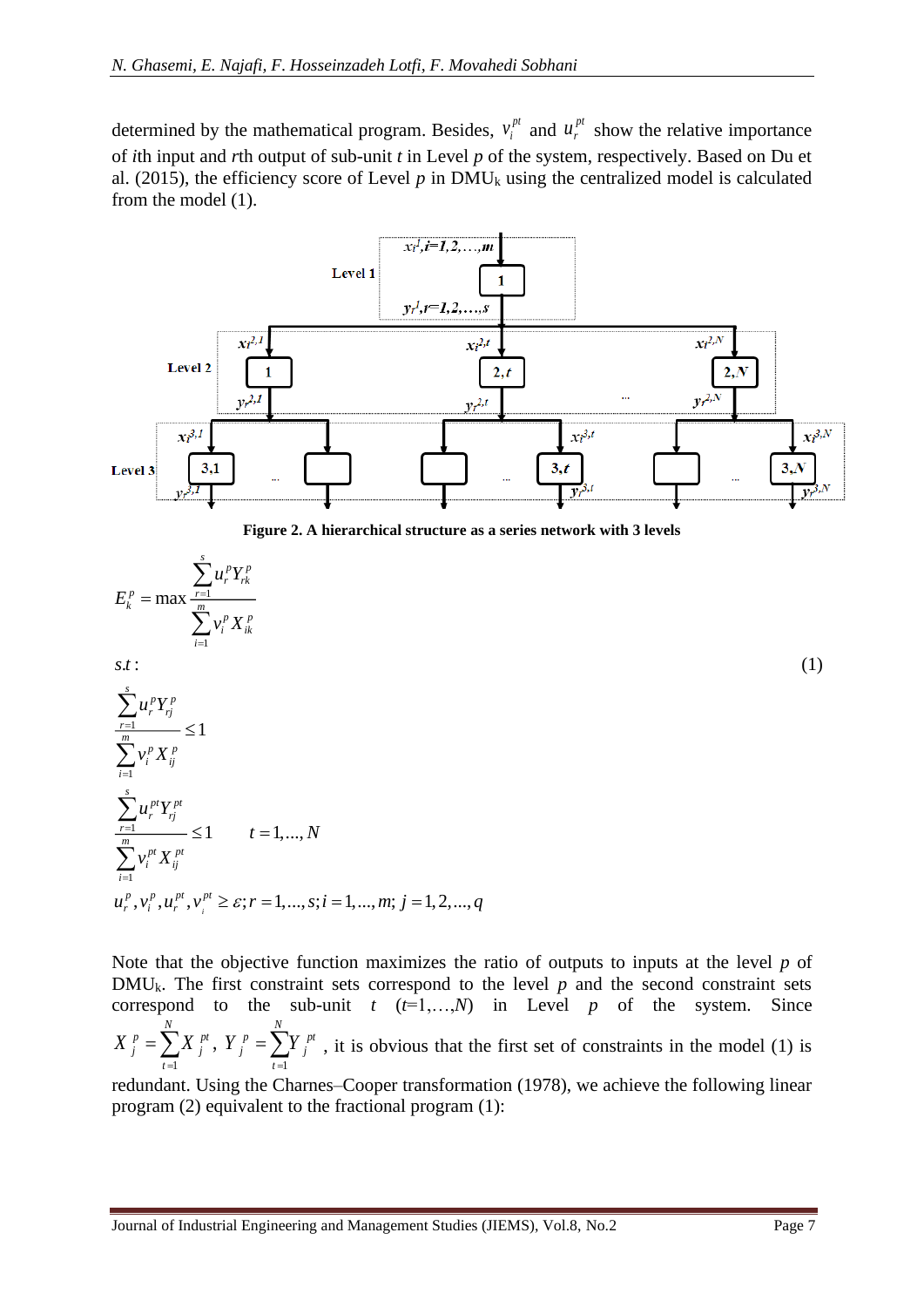$$
E_{k}^{p} = \max \sum_{r=1}^{s} u_{r}^{p} Y_{rk}^{p}
$$
  
s.t : (2)  

$$
\sum_{i=1}^{m} v_{i}^{p} X_{ik}^{p} = 1
$$
  

$$
\sum_{r=1}^{s} u_{r}^{pt} Y_{rj}^{pt} - \sum_{i=1}^{m} v_{i}^{pt} X_{ij}^{pt} \le 0
$$
  

$$
u_{r}^{p}, v_{i}^{p}, u_{r}^{pt}, v_{i}^{pt} \ge \varepsilon; r = 1, ..., s; i = 1, ..., m; j = 1, 2, ..., q
$$

The efficiencies of all *n* levels of DMU<sub>k</sub> in the hierarchical structure are obtained using the model (2) for  $p=1,\ldots,n$ . Based on the model proposed by Du et al. (2011) for series systems, the overall efficiency of  $DMU_k$  is obtained from the product of the efficiency scores of all levels.

$$
E_k = \prod_{p=1}^n E_p = E_1.E_2...E_n
$$
\n(3)

#### <span id="page-7-0"></span>**3.2. The Leader-Follower Approach**

Similar to the previous section, we suppose the hierarchical structure as a series network with *n* levels and each level of this network as a parallel system with *N* sub-units. Next, we develop the leader-follower approach for calculating the efficiency score of each stage. The efficiency of the first stage i.e., first level, is determined via the following CCR model.

$$
E_k^{1*} = \max \sum_{r=1}^{s} u_r^1 Y_{rk}^1
$$
  
s.t:  

$$
\sum_{i=1}^{m} v_i^1 X_{ik}^1 = 1
$$
  

$$
\sum_{r=1}^{s} u_r^1 Y_{rj}^1 - \sum_{i=1}^{m} v_i^1 X_{ij}^1 \le 0
$$
  

$$
u_r^1, v_i^1 \ge \varepsilon; r = 1, ..., s; i = 1, ..., m; j = 1, 2, ..., q
$$

Where,  $X_j^1$ ,  $Y_j^1$  denote all inputs and outputs of Level 1 for DMU<sub>j</sub>. For calculating the efficiencies of other levels, the non-cooperative leader-follower model will be developed and used here. At Level  $p(p>1)$  of the system, there are  $N$  sub-units. If we assume that the subunit 1 is the leader, then its efficiency score is determined via the following model.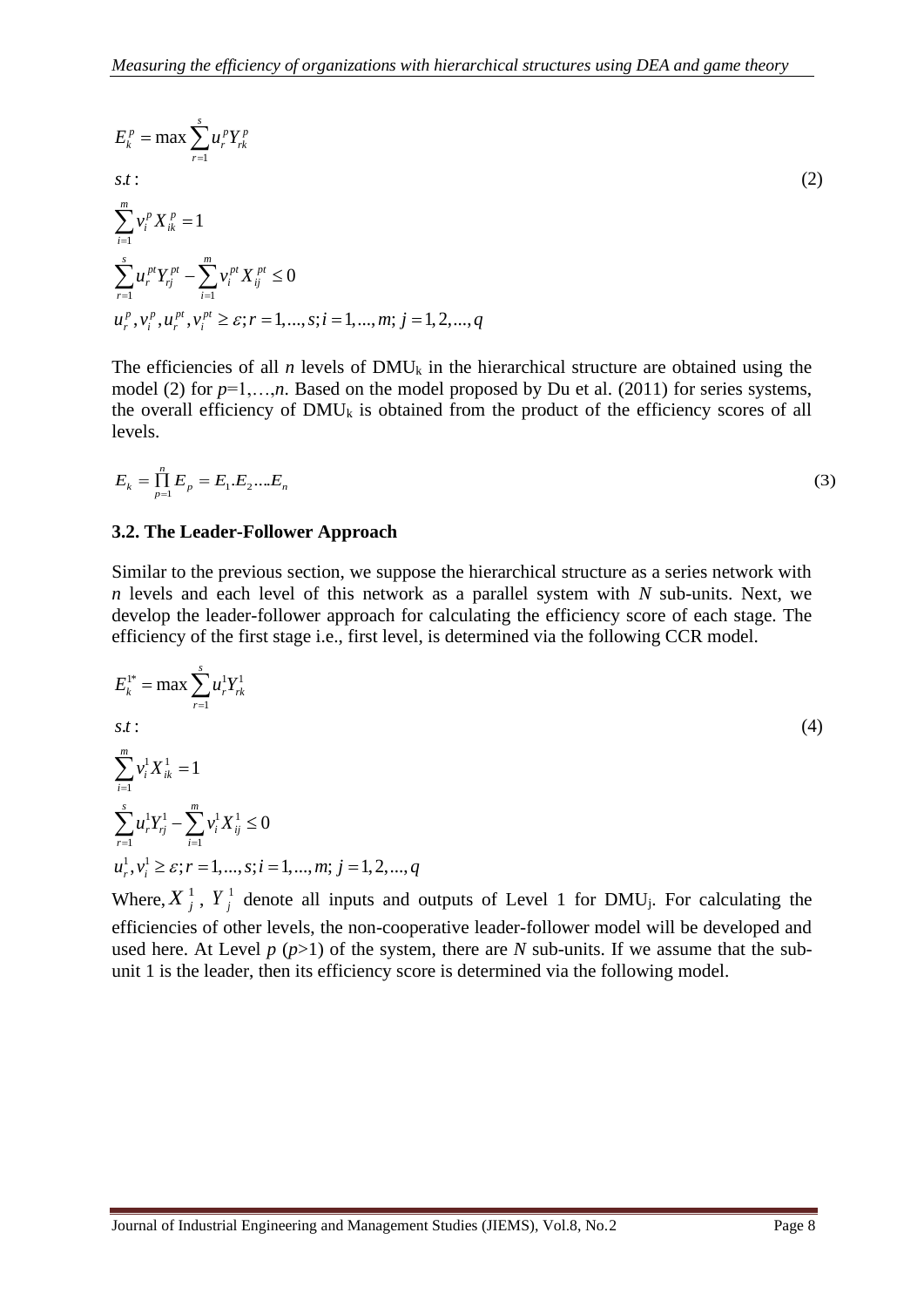$$
E_k^{p1*} = \max \sum_{r=1}^s u_r^{p1} Y_{rk}^{p1}
$$
  
s.t:  

$$
\sum_{i=1}^m v_i^{p1} X_{ik}^{p1} = 1
$$
  

$$
\sum_{r=1}^s u_r^{p1} Y_{rj}^{p1} - \sum_{i=1}^m v_i^{p1} X_{ij}^{p1} \le 0
$$
  

$$
u_r^{p1}, v_i^{p1} \ge \varepsilon; r = 1, ..., s; i = 1, ..., m; j = 1, 2, ..., q
$$
 (5)

Here,  $X_j^{p_1}$ ,  $Y_j^{p_1}$  show inputs and outputs of sub-unit 1 at Level *p* of the system for DMU<sub>j</sub>. According to the leader's efficiency results, the efficiency for follower 1 (sub-unit 2) is derived by solving the following linear model [\(6\)](#page-8-0).

<span id="page-8-0"></span>
$$
E_{k}^{p2*} = \max \sum_{r=1}^{s} u_{r}^{p2} Y_{rk}^{p2}
$$
  
s.t:  

$$
\sum_{i=1}^{m} v_{i}^{p2} X_{ik}^{p2} = 1
$$
  

$$
\sum_{r=1}^{s} u_{r}^{p2} Y_{rj}^{p2} - \sum_{i=1}^{m} v_{i}^{p2} X_{ij}^{p2} \le 0
$$
  

$$
\sum_{r=1}^{s} u_{r}^{p1} Y_{rk}^{p1} - E_{k}^{p1*} \sum_{i=1}^{m} v_{i}^{p1} X_{ik}^{p1} \le 0
$$
  

$$
u_{r}^{p2}, v_{r}^{p2}, u_{r}^{p1}, v_{r}^{p1} \ge \varepsilon; r = 1, ..., s; i = 1, ..., m; j = 1, 2, ..., q
$$
  
When  $X^{p2}, Y^{p2}$  is the first step, and contact of such units 2 of J and not the system for

Where,  $X_j^{p_2}$ ,  $Y_j^{p_2}$  refer to the inputs and outputs of sub-unit 2 at Level *p* of the system for DMUj.

Based on the efficiency results of the leader and all the previous followers, the efficiency for the follower  $(w - 1)$  (sub-unit *w*) at Level *p* is derived from the following relation:

$$
E_{k}^{p_{w}} = \max \sum_{r=1}^{s} u_{r}^{p_{w}} Y_{rk}^{p_{w}}
$$
  
s.t:  

$$
\sum_{i=1}^{m} v_{i}^{p_{w}} X_{ik}^{p_{w}} = 1
$$
  

$$
\sum_{r=1}^{s} u_{r}^{p_{w}} Y_{rj}^{p_{r}} - \sum_{i=1}^{m} v_{i}^{p_{w}} X_{ij}^{p_{w}} \le 0
$$
  

$$
\sum_{r=1}^{s} u_{r}^{p_{r}} Y_{rk}^{p_{t}} - E_{i}^{p_{t}*} \sum_{i=1}^{m} v_{i}^{p_{t}} X_{ik}^{p_{t}} \le 0 \qquad t = 1,..., w-1
$$
  

$$
u_{r}^{p_{w}}, v_{i}^{p_{w}}, u_{r}^{p_{t}}, v_{i}^{p_{t}} \ge \varepsilon; r = 1,..., s; i = 1,..., m; j = 1, 2,..., q
$$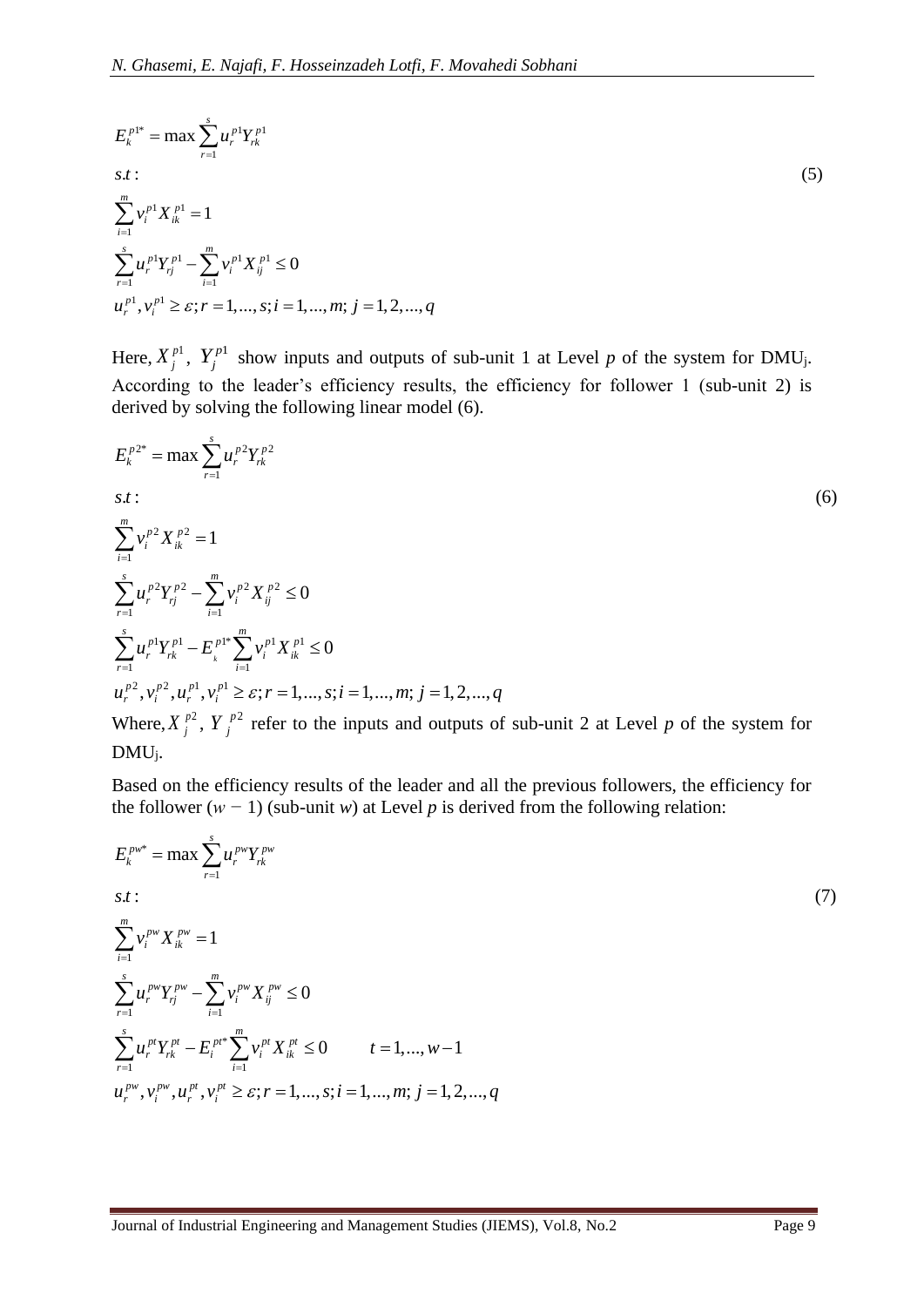Once the efficiency scores for all sub-units at Level *p* are obtained as  $E_k^{pt^*}$ ,  $t = 1, \ldots, N$ , we calculate the overall efficiency of Level  $p$  for DMU<sub>k</sub> as

$$
E_{k}^{p^{*}} = \max \sum_{r=1}^{s} u_{r}^{p} Y_{rk}^{p}
$$
  
s.t:  

$$
\sum_{i=1}^{m} v_{i}^{p} X_{ik}^{p} = 1
$$
  

$$
\sum_{r=1}^{s} u_{r}^{p} Y_{rj}^{p} - \sum_{i=1}^{m} v_{i}^{p} X_{ij}^{p} \le 0
$$
  

$$
\sum_{r=1}^{s} u_{r}^{p t} Y_{rk}^{p t} - E_{k}^{p t *} \sum_{i=1}^{m} v_{i}^{p t} X_{ik}^{p t} \le 0 \qquad t = 1,..., N
$$
  

$$
u_{r}^{p}, v_{i}^{p}, u_{r}^{p t}, v_{i}^{p t} \ge \varepsilon; r = 1,..., s; i = 1,..., m; j = 1, 2,..., q
$$

Finally, based on the model proposed by Du et al. (2011) for series systems, the overall efficiency score of  $DMU_k$  is obtained from the multiplication of the efficiency scores of all stages i.e.,

$$
E_{k} = \prod_{p=1}^{n} E_{p} = E_{1}E_{2}...E_{n}.
$$

### <span id="page-9-0"></span>**4. Pre-calibration of the proposed models**

Before applying the introduced models for evaluating the performance of the educational institutions, to prove their capability, we tested and run them on the data presented by Chen and Yan (2011). Based on Chen and Yan (2011), consider a network system with two levels (Figure 3). Referring to Table [2,](#page-10-0) suppose that there are nine DMUs. The efficiency scores of the nine DMUs as calculated from our proposed models and the model presented by Chen and Yan (2011) are displayed in Table [2](#page-10-0) and Figure 4. For testing the reliability of the efficiency scores of the proposed models, we used Spearman's rank correlation test. Table [3](#page-10-1) reports Spearman's rank correlation test between the proposed models and Chen and Yan (2011)'s model. As can be seen, Spearman's rho for CCR is 0.844 with the p-value 0.002. Further, for the centralized model, it is 0.812 with the p-value is equal to 0.004 and for the leader-follower model, it is 0.786 with the p-value 0.012. Therefore, the results of the proposed models are very close to Chen and Yan's (2011) findings and there is no significant difference between them. It should be noted that the difference between efficiency scores obtained from the proposed models and the Chen and Yan's (2011) model at points such as G and E is due to the difference between the magnitude of the deviation of these data points from the efficiency frontier compared to Chen and Yan's (2011) model. The high correlation between the efficiency scores of Chen and Yan's (2011) model and the proposed models proved that these models are suitable for measuring the efficiency of network structures.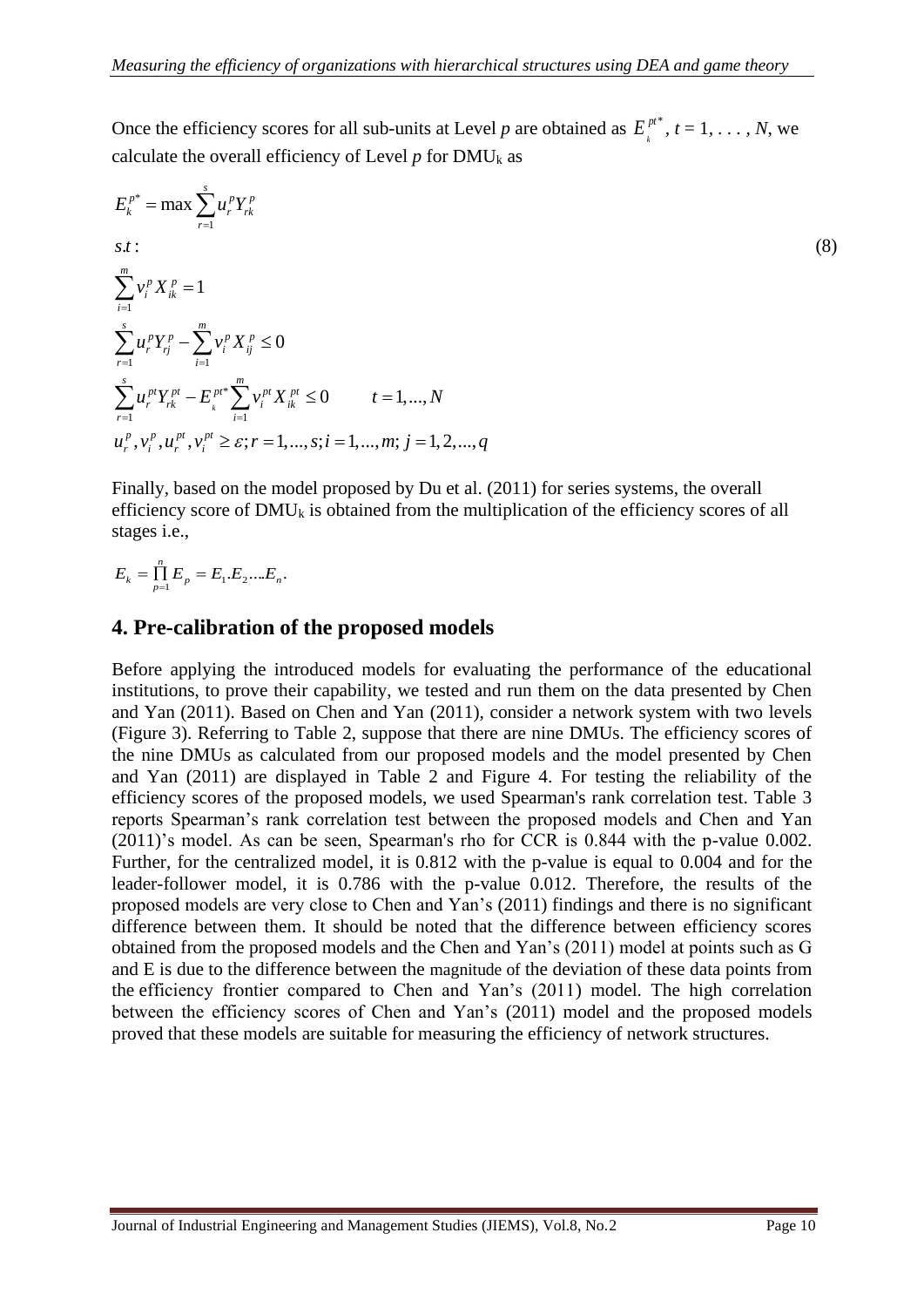

**Figure 3. A network structure with three units (Chen and Yan, 2011)**

<span id="page-10-0"></span>

|  | Table 2. Input-output data, efficiency scores, and ranks of nine DMUs for testing of the proposed models |  |  |
|--|----------------------------------------------------------------------------------------------------------|--|--|
|  |                                                                                                          |  |  |

| <b>DMU</b>    | $\mathbf{x}$ | ${\bf Y^1}$    | $\mathbf{V}^2$ | $\mathbf{Z}^1$ | $\mathbb{Z}^2$ | CCR<br>(Rank) | The<br><b>Centralized</b><br><b>Model</b> (rank) | The Leader-<br><b>Follower</b><br>Model (rank) | Chen and<br><b>Yan 2011</b><br>(Rank) |
|---------------|--------------|----------------|----------------|----------------|----------------|---------------|--------------------------------------------------|------------------------------------------------|---------------------------------------|
| $\mathsf{A}$  | 5            | $\overline{4}$ | 4              | 4              | 3              | 0.5988(5)     | 0.4706(7)                                        | 0.25(9)                                        | 0.3697(7)                             |
| B             | 6            | $\overline{4}$ | 1              | 8              | 2              | 0.5382(6)     | 0.5154(6)                                        | 0.3651(7)                                      | 0.4893(5)                             |
| $\mathcal{C}$ | 5            | 1              | 3              | $\overline{c}$ | 6              | 0.9197(2)     | 0.7059(2)                                        | 0.5000(4)                                      | 0.5000(4)                             |
| D             | 12           | 8              | $\overline{c}$ | 8              | $\overline{4}$ | 0.3840(7)     | 0.3651(9)                                        | 0.3651(8)                                      | 0.2764(8)                             |
| E             | 6            | $\overline{4}$ | 2              | 8              | $\overline{4}$ | 0.7680(3)     | 0.6051(4)                                        | 0.4286(5)                                      | 0.5528(3)                             |
| $\mathbf{F}$  | 6            | 2              | 3              | 2              | 6              | 0.7664(4)     | 0.4167(8)                                        | 0.4167(6)                                      | 0.4167(6)                             |
| G             | 6            | 8              | 1              | 8              | 2              | 0.5382(6)     | 0.6667(3)                                        | 0.6667(2)                                      | 0.4893(5)                             |
| H             | 6.67         | 1              | 3              | $\overline{c}$ | 9              | 1(1)          | 0.5622(5)                                        | 0.5622(3)                                      | 0.5625(2)                             |
| I             | 6            | 8              | $\mathbf{1}$   | 17             | 3              | 1(1)          | 1(1)                                             | 1(1)                                           | 1(1)                                  |

<span id="page-10-1"></span>

| Table 3. Spearman's rank correlation test between proposed models and Chen and Yan (2011) |  |  |  |  |
|-------------------------------------------------------------------------------------------|--|--|--|--|
|                                                                                           |  |  |  |  |

|                       | $CCR$ (p-value) | <b>The Centralized</b><br>Model (p-value) | <b>The Leader–Follower</b><br>Model (p-value) |
|-----------------------|-----------------|-------------------------------------------|-----------------------------------------------|
| Chen and Yan $(2011)$ | 0.844(0.002)    | 0.812(0.008)                              | 0.786(0.012)                                  |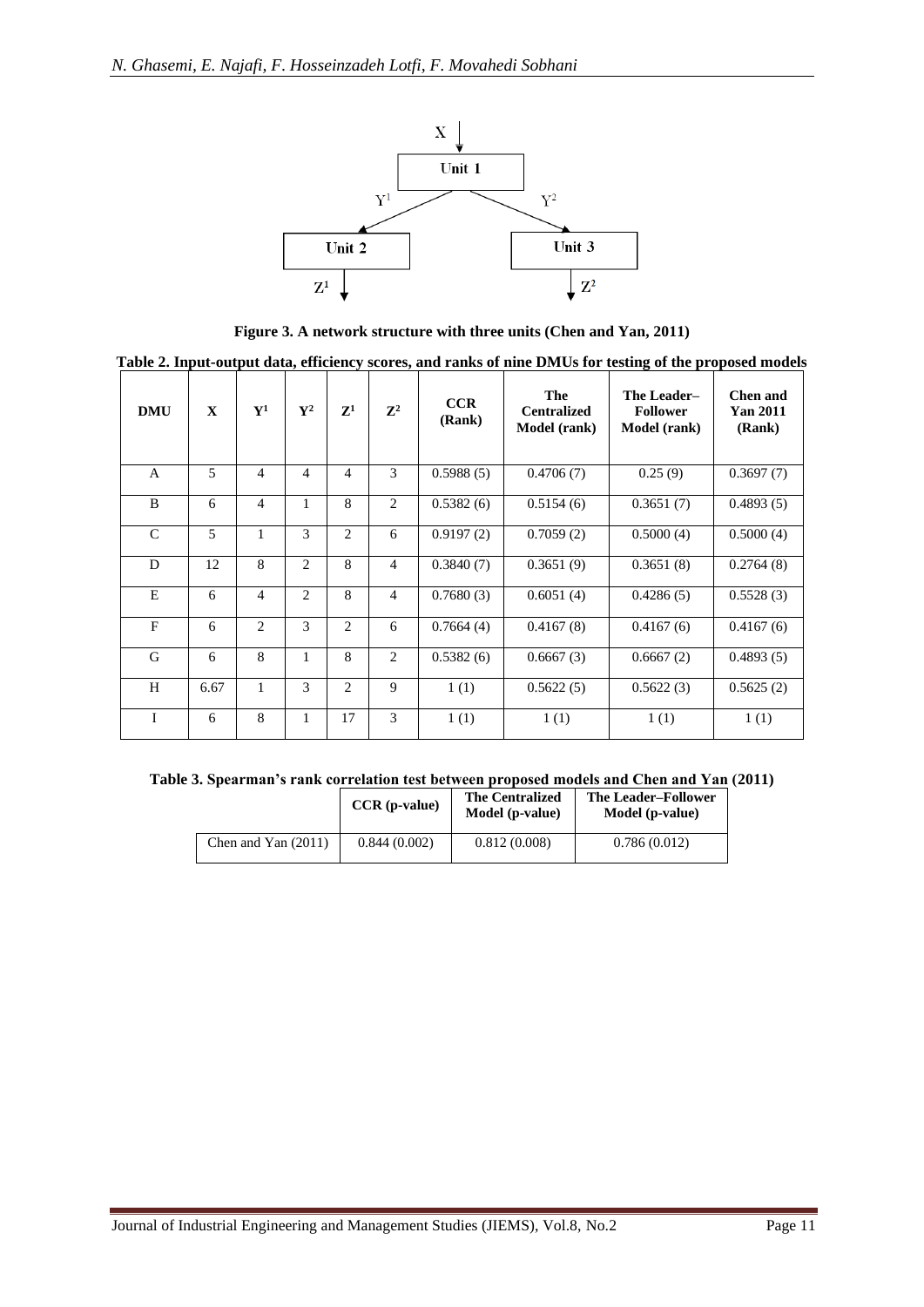

**Figure 4. Comparison of efficiency scores between developed models and Chen and Yan (2011)** 

# <span id="page-11-0"></span>**5. Case study description**

Educational institutions play a vital role in the development of countries by training efficient, competent, and skilled human resources for meeting the needs of the society in different areas because they are practically moving in the direction of development by offering their outputs to the society. Every system receives certain inputs from the society based on its nature and philosophy, and after processing them in a specific way, some outputs are offered to the society as final products. With regards to the key role of the educational institutions and people's sensitivity about their performance, they must develop symmetrically both in terms of their quality and their quantity. Further, nowadays, financial limitations and limitations of human resources render the performance appraisal of the organizations necessary. The developments of the educational system of Iran within two last decades, specifically in terms of the number of students, suggest that the growth has been primarily in terms of quantity, and that little attention has been paid to improving the quality of the educational institutions. Quality improvement requires establishing an appropriate system for assessment and evaluation. For precise identification of the current state and improving it, such a system in the educational institutions of Iran should comply with specific features, conditions, and the context that exists. If the efficiency measurement of the educational institutions is performed in a systematic manner, it enables the relevant authorities to constantly control and improve their activities with a higher accuracy level. As such, in this section, we apply the proposed DEA models to measure the efficiency of some schools in Iran. Note that previous researches on measuring the efficiency of schools have not paid attention to the hierarchical structure of these institutions. In this paper, we are going to consider the hierarchical structure as an important feature in measuring the efficiencies of schools.

# **5.1. Data**

Since the final results of a DEA model depend on the type of variables, their selection is of paramount importance. Indeed, it is so critical that if one of the output or input variables changes, the final results of the model will fluctuate accordingly. As such, if the variables are selected carefully, DMU's efficiency can be evaluated in a more realistic manner. After searching the domestic and foreign sources concerning this field, and consulting the experts and authorities of the field, the variables of this research were selected. More information on selecting input and output variables is available in Abbott and Doucouliagos (2003), Daraio,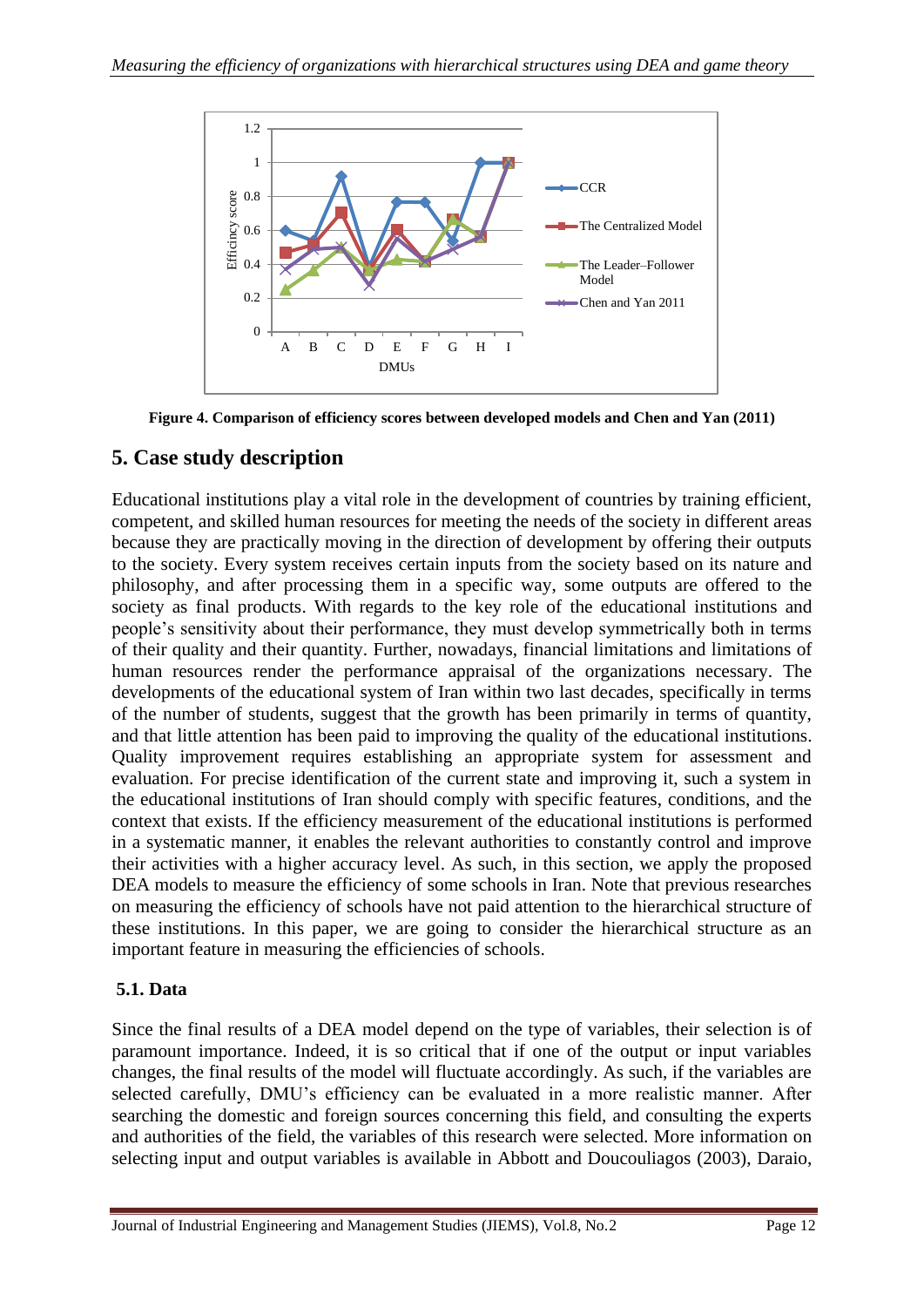Bonaccorsi, and Simar (2015), Katharaki and Katharakis (2010), and Sohn and Kim (2012). The selection of input and output variables depends on the purpose of the efficiency evaluation aimed by the author (Ramzi et al., 2016). Through this study, we aim to analyze the effect of academic degree and work experience of principal, as well as institution expenditures on the institution performance. Therefore, we select the specific inputs and outputs for each sub-unit of the DMUs as follows.

Academic degree: The average academic degree (Bachelor's degree=2, Master's degree=3, Ph.D., and above  $=4$ ).

Work experience: Number of years of work experience.

Education vice-presidency unit's expenditures: Total annual costs of the education vicepresidency unit (million Rials).

Cultural and Health vice-presidency unit's expenditures: Total annual costs of the cultural and health vice-presidency unit (million Rials).

Cultural preceptor's expenditures: Total annual costs of the cultural preceptor unit (million Rials).

Health preceptor's expenditures: Total annual costs of the health preceptor unit (million Rials).

Overall performance: The overall institution's performance throughout the year (from one up to a hundred).

Student satisfaction: Satisfaction level of students with the presidency unit (from one up to a hundred).

The average result of Science: The average grade of all students in Science (from one up to a hundred).

The average result of English: The average grade of all students in English (from one up to a hundred).

Results of competitions: The average score of students in competitions which have been held between institution s (from one up to a hundred).

Cultural program 1: The result of the first cultural program that has been implemented throughout institutions (from one up to a hundred).

Cultural program 2: The result of the second cultural program that has been implemented throughout institutions (from one up to a hundred).

Health program 1: The result of the first health program that has been implemented throughout institutions (from one up to a hundred).

Health program 2: The result of the second health program that has been implemented throughout institutions (from one up to a hundred). Here, Health programs 1 and 2 are programs implemented by the Ministry of Education in the field of health among schools in two different time periods. Besides, Cultural programs 1 and 2 are plans performed by the Ministry of Education in the field of culture and education among schools.

These variables are presented in Table [4.](#page-13-0) The input and output data of each sub-unit are reported in Tables [5](#page-13-1) and [6.](#page-14-0) Table [7](#page-15-0) and Table [8](#page-15-1) present the descriptive statistics of inputs and outputs for the institutions. The data are for 20 schools and have been derived from the Department of Education in Zanjan province for the academic year 2018-2019.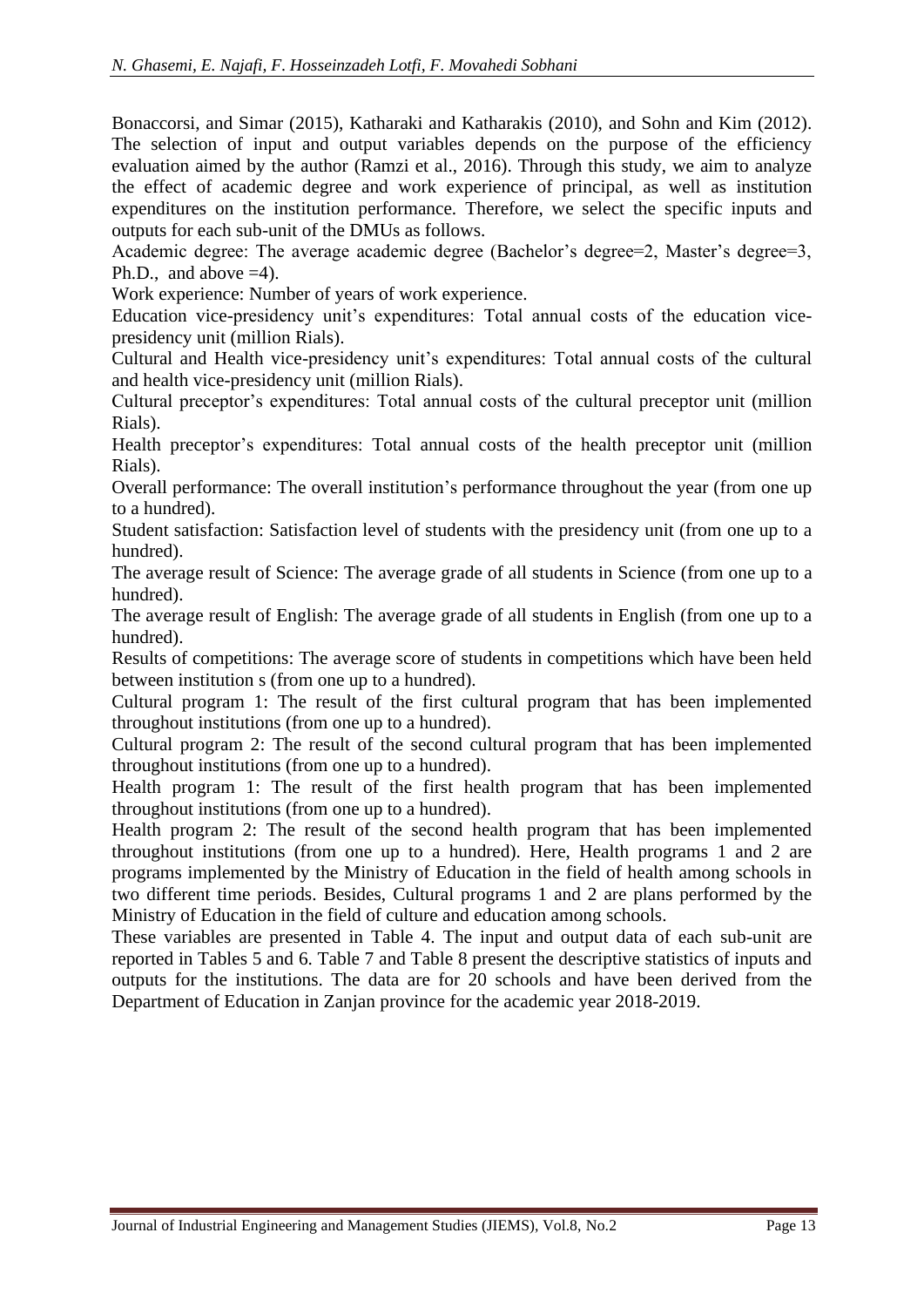

**Figure 5. The hierarchical structure of institutions**

<span id="page-13-2"></span><span id="page-13-1"></span><span id="page-13-0"></span>

|                                       | rasie a mparana saipar ramasies anocatea to caen sus ann<br><b>Input variables</b> | <b>Output variables</b>       |
|---------------------------------------|------------------------------------------------------------------------------------|-------------------------------|
|                                       | Academic degree of dean                                                            | Overall performance           |
| <b>Presidency unit</b>                | Work experience of dean                                                            | Student satisfaction          |
|                                       | Education vice-presidency unit's<br>expenditures                                   | The average result of science |
| <b>Education vice-presidency unit</b> |                                                                                    | The average result of English |
| <b>Cultural and Health vice-</b>      | Cultural and Health vice-presidency                                                | Overall performance           |
| presidency unit                       | unit's expenditures                                                                | Results of competitions       |
|                                       | Cultural preceptor's expenditures                                                  | Cultural program 1            |
| <b>Cultural preceptor</b>             |                                                                                    | Cultural program 2            |
|                                       |                                                                                    | Health program 1              |
| <b>Health preceptor</b>               | Health preceptor's expenditures                                                    | Health program 2              |

| Table 4. Input and output variables allocated to each sub-unit |  |
|----------------------------------------------------------------|--|
|----------------------------------------------------------------|--|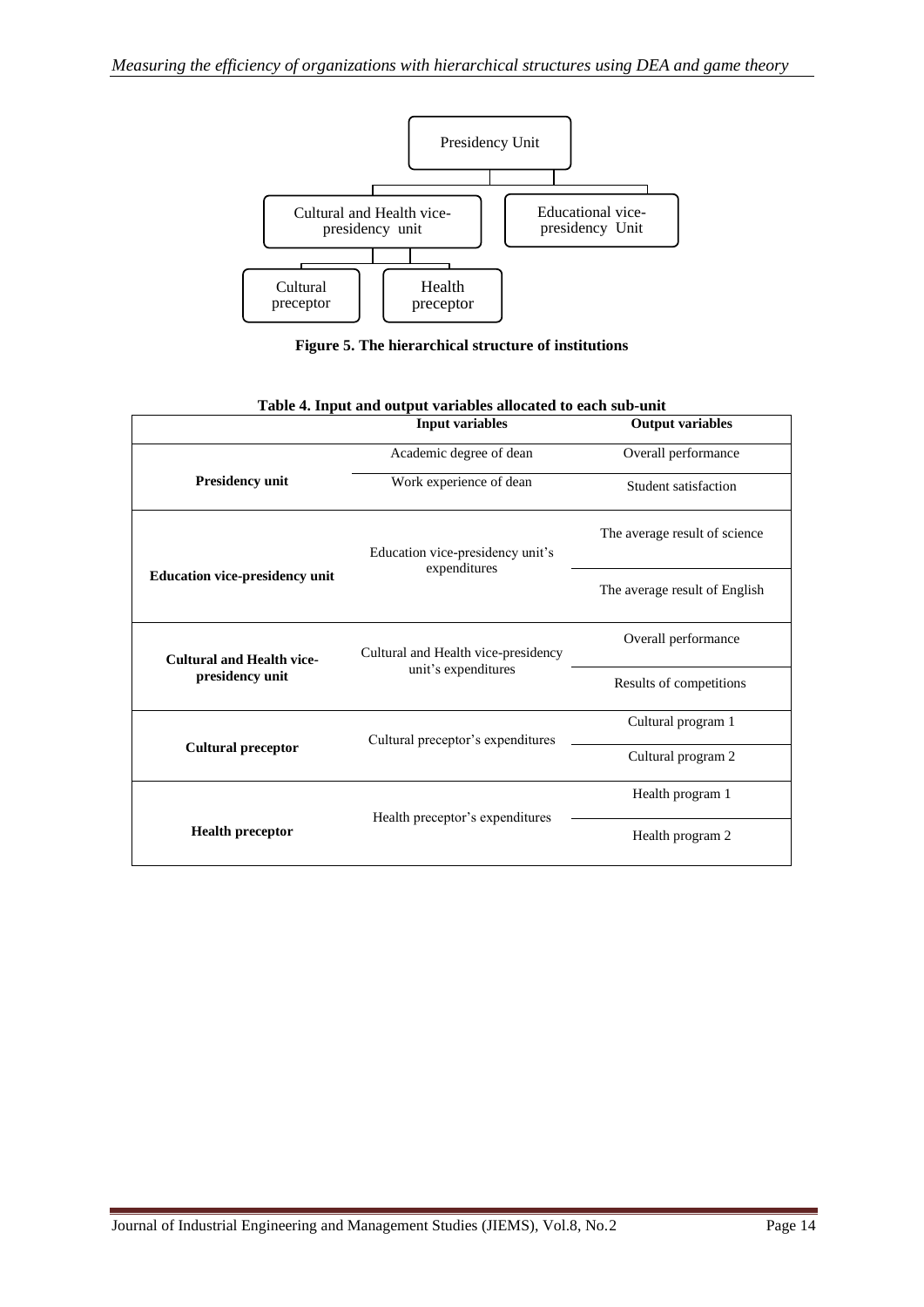<span id="page-14-0"></span>

|                         |                               | <b>Presidency unit</b>        | Table 5. Input data of DMUs<br><b>Education vice-</b><br>presidency unit | <b>Cultural and Health</b><br>vice-presidency unit            | <b>Cultural</b><br>preceptor            | <b>Health</b><br>preceptor            |
|-------------------------|-------------------------------|-------------------------------|--------------------------------------------------------------------------|---------------------------------------------------------------|-----------------------------------------|---------------------------------------|
| Dmus                    | Academic<br>degree of<br>dean | Work<br>experience<br>of dean | Education vice-<br>presidency unit's<br>expenditures                     | Cultural and Health<br>vice-presidency unit's<br>expenditures | Cultural<br>preceptor's<br>expenditures | Health<br>preceptor's<br>expenditures |
| $\overline{\mathbf{1}}$ | $\overline{2}$                | 17                            | $\overline{42}$                                                          | 44                                                            | 47                                      | 48                                    |
| $\mathbf{2}$            | $\overline{c}$                | 15                            | 45                                                                       | 41                                                            | 47                                      | 49                                    |
| 3                       | 3                             | 19                            | 41                                                                       | 47                                                            | 40                                      | 40                                    |
| $\overline{\mathbf{4}}$ | $\overline{2}$                | 9                             | 42                                                                       | 38                                                            | 52                                      | 52                                    |
| 5                       | 3                             | 14                            | 41                                                                       | 37                                                            | 48                                      | 52                                    |
| 6                       | $\mathbf{2}$                  | $10\,$                        | 58                                                                       | 52                                                            | 41                                      | 41                                    |
| 7                       | $\overline{2}$                | 18                            | 82                                                                       | 78                                                            | 71                                      | 78                                    |
| 8                       | 3                             | 17                            | 41                                                                       | 45                                                            | 41                                      | 42                                    |
| 9                       | $\mathbf{2}$                  | $20\,$                        | 78                                                                       | 72                                                            | 81                                      | $80\,$                                |
| 10                      | $\overline{2}$                | 11                            | 44                                                                       | 41                                                            | 48                                      | 50                                    |
| 11                      | 3                             | 21                            | 47                                                                       | 40                                                            | 49                                      | 51                                    |
| 12                      | $\mathbf{2}$                  | 12                            | 43                                                                       | 39                                                            | 42                                      | 40                                    |
| 13                      | 3                             | 14                            | 44                                                                       | 49                                                            | 61                                      | 52                                    |
| 14                      | $\overline{2}$                | 18                            | 43                                                                       | 45                                                            | 50                                      | 54                                    |
| 15                      | $\mathbf{2}$                  | $\,8\,$                       | 61                                                                       | 52                                                            | 43                                      | 43                                    |
| 16                      | 3                             | 13                            | 84                                                                       | 72                                                            | 71                                      | 80                                    |
| 17                      | 3                             | 9                             | 42                                                                       | 40                                                            | 45                                      | 44                                    |
| 18                      | $\mathbf{2}$                  | 12                            | $80\,$                                                                   | 71                                                            | 87                                      | 82                                    |
| 19                      | 3                             | 13                            | 42                                                                       | 41                                                            | 51                                      | 52                                    |
| 20                      | $\overline{2}$                | 17                            | 48                                                                       | 42                                                            | 51                                      | 50                                    |

**Table 5. Input data of DMUs**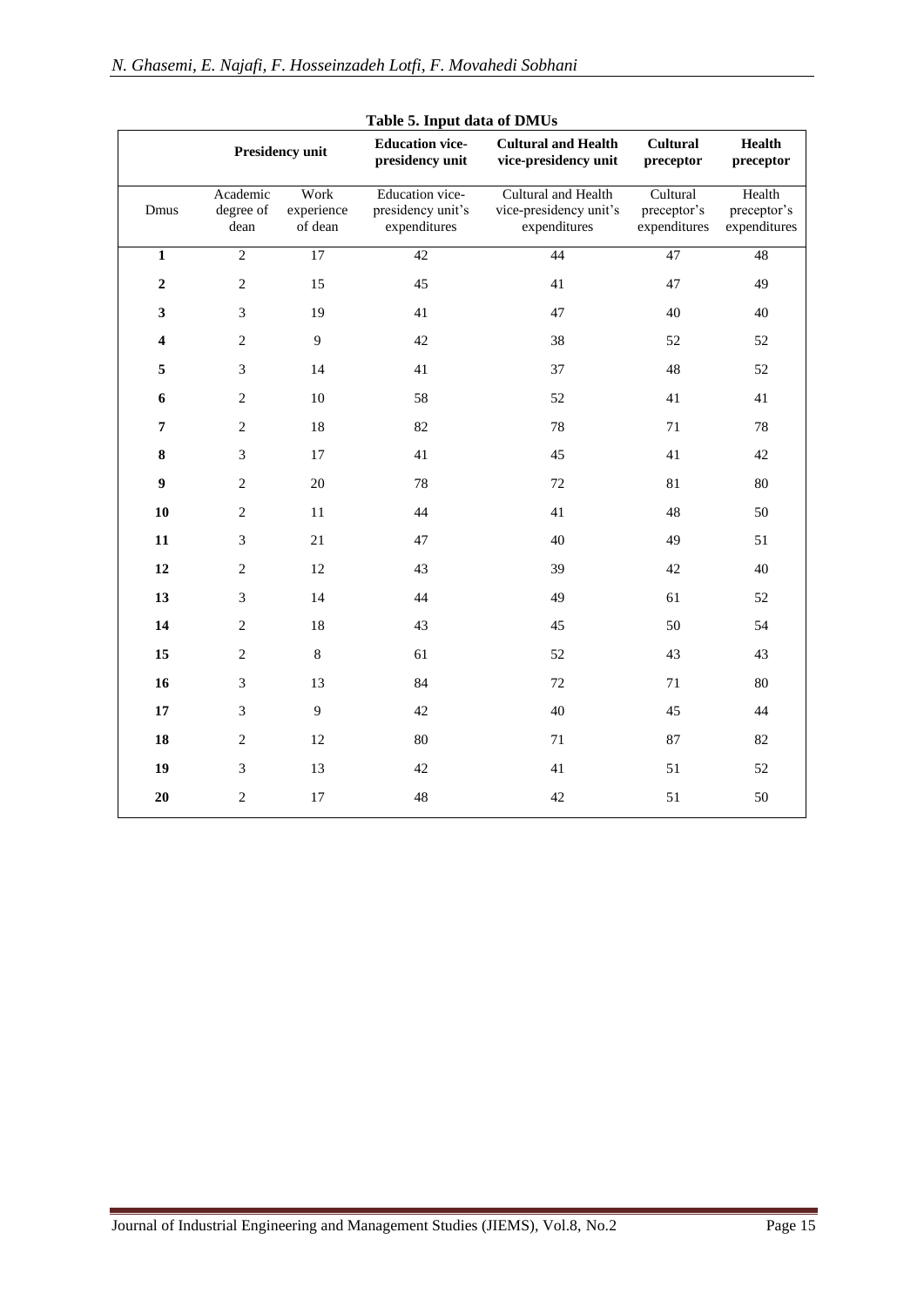|                         |                        | <b>Presidency unit</b>  | <b>Education vice-</b><br>presidency unit |                                        |                        | <b>Cultural and Health vice-</b><br>presidency unit |                                     | <b>Cultural preceptor</b>             | <b>Health preceptor</b>           |                                     |
|-------------------------|------------------------|-------------------------|-------------------------------------------|----------------------------------------|------------------------|-----------------------------------------------------|-------------------------------------|---------------------------------------|-----------------------------------|-------------------------------------|
| Dmus                    | Overall<br>performance | Student<br>satisfaction | The<br>average<br>result of<br>science    | The<br>average<br>result of<br>English | Overall<br>performance | Results of<br>competitions                          | Cultural<br>program<br>$\mathbf{1}$ | Cultural<br>program<br>$\overline{c}$ | Health<br>program<br>$\mathbf{1}$ | Health<br>program<br>$\overline{c}$ |
| $\mathbf{1}$            | 42                     | 44                      | 55                                        | 48                                     | 47                     | 48                                                  | 45                                  | 49                                    | 43                                | 44                                  |
| $\mathbf{2}$            | 45                     | 41                      | 52                                        | 48                                     | 47                     | 49                                                  | 42                                  | $44\,$                                | 45                                | 50                                  |
| 3                       | 41                     | 47                      | 47                                        | 42                                     | 40                     | 40                                                  | 40                                  | 47                                    | 42                                | 39                                  |
| $\overline{\mathbf{4}}$ | 42                     | 38                      | 44                                        | 48                                     | 52                     | 52                                                  | $50\,$                              | 57                                    | 54                                | 51                                  |
| 5                       | 41                     | 37                      | $40\,$                                    | 48                                     | $48\,$                 | 52                                                  | 44                                  | 50                                    | 51                                | 50                                  |
| 6                       | 58                     | 52                      | $52\,$                                    | $52\,$                                 | 41                     | 41                                                  | 39                                  | $42\,$                                | 41                                | 40                                  |
| 7                       | 82                     | 78                      | 62                                        | 78                                     | $71\,$                 | 78                                                  | 65                                  | 72                                    | 75                                | 46                                  |
| 8                       | 41                     | 45                      | 38                                        | $42\,$                                 | 41                     | 42                                                  | 40                                  | 43                                    | $42\,$                            | $44\,$                              |
| 9                       | 78                     | 72                      | 81                                        | 75                                     | 81                     | 80                                                  | 72                                  | 80                                    | 85                                | 76                                  |
| 10                      | 44                     | 41                      | 57                                        | 50                                     | 49                     | 50                                                  | $42\,$                              | 51                                    | 45                                | 52                                  |
| 11                      | 47                     | 40                      | 54                                        | 50                                     | 49                     | 51                                                  | 47                                  | 46                                    | 47                                | 53                                  |
| 12                      | 43                     | 39                      | 47                                        | 42                                     | 42                     | 40                                                  | 44                                  | 41                                    | 44                                | 41                                  |
| 13                      | 44                     | 49                      | 41                                        | $47\,$                                 | 61                     | 55                                                  | 55                                  | 62                                    | 58                                | $50\,$                              |
| 14                      | 43                     | 45                      | 42                                        | 50                                     | 50                     | 54                                                  | 57                                  | 54                                    | 53                                | 51                                  |
| 15                      | 61                     | 52                      | 52                                        | 51                                     | 43                     | 43                                                  | 48                                  | 44                                    | 41                                | 52                                  |
| 16                      | 84                     | 72                      | 68                                        | 82                                     | 71                     | 80                                                  | 68                                  | 74                                    | 75                                | 78                                  |
| 17                      | 42                     | 40                      | 39                                        | $42\,$                                 | 45                     | 44                                                  | $42\,$                              | 45                                    | 41                                | $41\,$                              |
| 18                      | 80                     | 71                      | 81                                        | 78                                     | 87                     | 82                                                  | 81                                  | 84                                    | 85                                | $80\,$                              |
| 19                      | 42                     | 41                      | 61                                        | 51                                     | 51                     | 52                                                  | 53                                  | 51                                    | 42                                | 51                                  |
| 20                      | 48                     | 42                      | 57                                        | 51                                     | 51                     | 50                                                  | 47                                  | 49                                    | 51                                | $50\,$                              |

#### **Table 6. Output data of DMUs**

#### **Table 7. Descriptive statistics for the selected inputs**

<span id="page-15-1"></span><span id="page-15-0"></span>

|                | <b>Presidency unit</b>        |                               | <b>Education vice-</b><br>presidency unit            | <b>Cultural and Health</b><br>vice-presidency unit            | Cultural<br>preceptor                   | Health<br>preceptor                   |
|----------------|-------------------------------|-------------------------------|------------------------------------------------------|---------------------------------------------------------------|-----------------------------------------|---------------------------------------|
|                | Academic<br>degree of<br>dean | Work<br>experience<br>of dean | Education vice-<br>presidency unit's<br>expenditures | Cultural and Health<br>vice-presidency unit's<br>expenditures | Cultural<br>preceptor's<br>expenditures | Health<br>preceptor's<br>expenditures |
| Mean           | 2.4                           | 14.35                         | 52.4                                                 | 49.3                                                          | 53.3                                    | 54                                    |
| Std. dev.      | 0.49                          | 3.80                          | 15.23                                                | 12.70                                                         | 13.32                                   | 13.70                                 |
| <b>Maximum</b> | 3                             | 21                            | 84                                                   | 78                                                            | 87                                      | 82                                    |
| <b>Minimum</b> | $\mathfrak{D}$<br>8           |                               | 41                                                   | 37                                                            | 40                                      | 40                                    |
|                |                               |                               |                                                      |                                                               |                                         |                                       |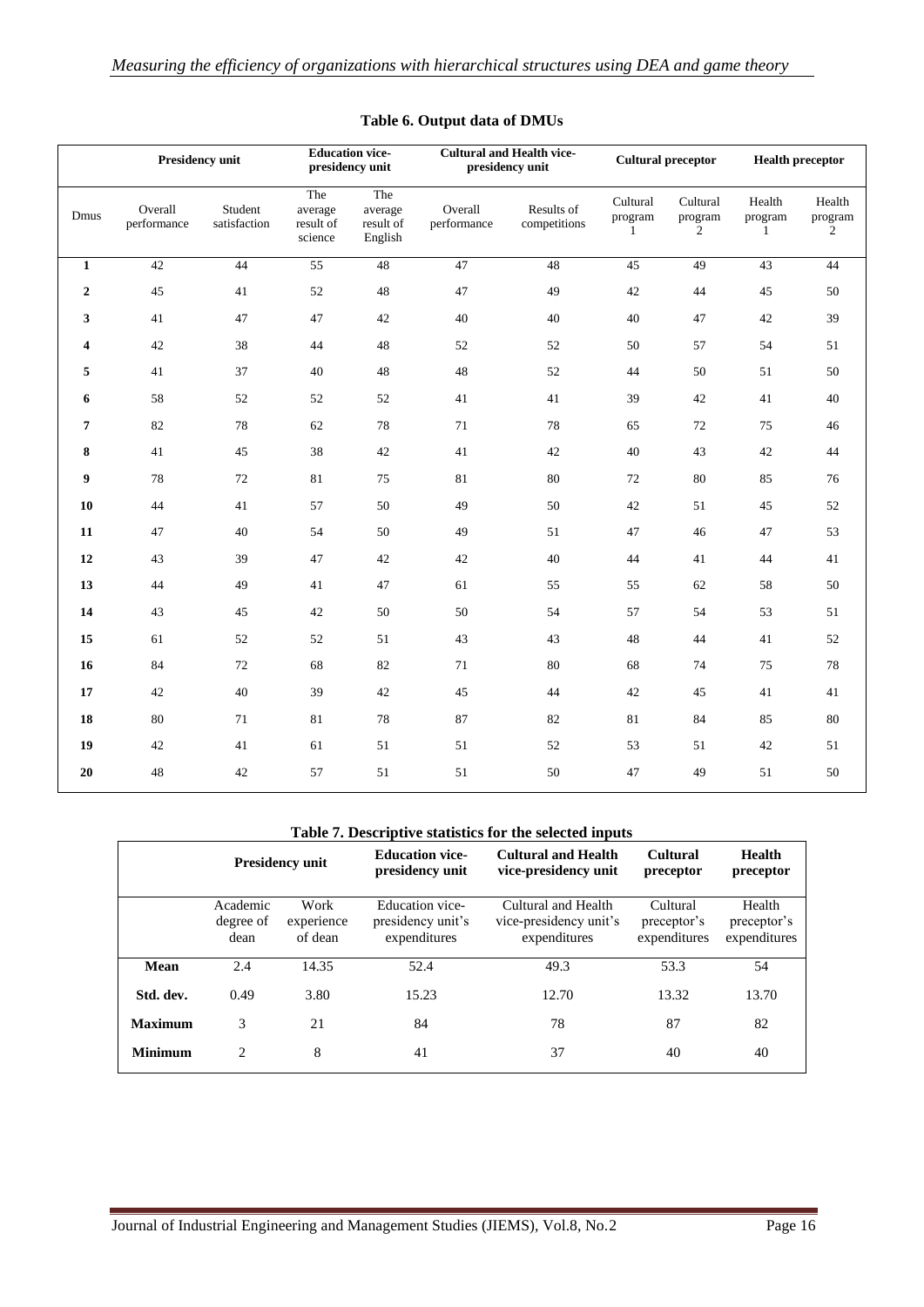|                | <b>Presidency unit</b> |                         | <b>Education vice-</b><br>presidency unit |                                        | <b>Cultural and Health vice-</b><br>presidency unit |                            | <b>Cultural preceptor</b> |                     | <b>Health preceptor</b> |                        |
|----------------|------------------------|-------------------------|-------------------------------------------|----------------------------------------|-----------------------------------------------------|----------------------------|---------------------------|---------------------|-------------------------|------------------------|
|                | Overall<br>performance | Student<br>satisfaction | The<br>average<br>result of<br>science    | The<br>average<br>result of<br>English | Overall<br>performance                              | Results of<br>competitions | Cultural<br>program       | Cultural<br>program | Health<br>program       | Health<br>program<br>∠ |
| Mean           | 52.4                   | 49.3                    | 53.5                                      | 53.75                                  | 53.35                                               | 54.15                      | 51.05                     | 54.25               | 53                      | 51.95                  |
| Std. dev.      | 15.63                  | 13.03                   | 12.53                                     | 13.03                                  | 13.65                                               | 14.05                      | 11.89                     | 13.15               | 14.85                   | 12.09                  |
| <b>Maximum</b> | 84                     | 78                      | 81                                        | 82                                     | 87                                                  | 82                         | 81                        | 84                  | 85                      | 80                     |
| <b>Minimum</b> | 41                     | 37                      | 38                                        | 42                                     | 40                                                  | 40                         | 39                        | 41                  | 41                      | 39                     |

#### **Table 8. Descriptive statistics for the selected outputs**

### **5.2. Measuring the efficiency**

In this section, the centralized and non-cooperative leader-follower models are applied to measure the efficiencies of 20 institutions with the structure illustrated in Figure [5.](#page-13-2) In the hierarchical structure of the institutions, the presidency unit located at top of the hierarchical structure and education vice-presidency unit with cultural and health vice-presidency unit is at the second level. Further, the cultural preceptor and health preceptor are at the third level of the system.

If we ignore the internal structure of the hierarchical system and use the conventional blackbox CCR model to measure the efficiency, we will get the results shown in the second column of Table [9,](#page-17-0) in which there are 3 efficient and 17 inefficient institutions. This information is not very informative, as it does not distinguish the order of efficient DMUs, nor is it able to decompose the efficiency of a DMU into that of its functions. In order to obtain this information, the centralized approach and non-cooperative leader-follower approach are applied. In the non-cooperative model, the education vice-presidency unit at the second level of the hierarchical structure and the cultural preceptor at the third level are considered as the leader.

The third to sixth columns of Table [9](#page-17-0) reports the results obtained from applying the centralized model. The efficiency score of each DMU from the centralized model based on the data of the first, second, third levels is shown in the third, fourth, fifth columns of Table [9,](#page-17-0) respectively. For example, these results show that the efficiency scores of levels 1, 2, and 3 for DMU 1 are 0.7154, 0.9412, and 0.913. Also, DMUs 7, 15, and 18 are efficient when we measure the efficiency of DMUs based on level 1 using the centralized model. This means that the performance of the presidency unit in DMUs 7, 15, and 18 is appropriate; however, other DMUs need to improve the performance of the presidency unit. Further, the overall efficiency score of each DMU using the centralized model is presented in the sixth column of Table [9.](#page-17-0)

In addition, the results of efficiency decomposition of each DMU using the non-cooperative leader-follower approach based on each sub-unit, and each level are shown in Table [10.](#page-19-0) For instance, the efficiency scores of levels 1, 2, and 3 for DMU 1 are 0.7154, 0.9152, and 0.9127 by using the non-cooperative leader-follower model. This indicates that the activities of these units for DMU 1 are not efficient. For another example, in comparing DMUs based on education vice-presidency unit, only DMU 19 has been efficient, therefore, other DMUs should take suitable actions to increase the efficiency of the education vice-presidency unit.

The ninth column of Table [10](#page-19-0) displays the overall efficiency score of DMUs using the noncooperative leader-follower approach. The overall efficiency score and rank of each DMU using all three models are reported in Table [11.](#page-19-0) Based on the results of Tables [9,](#page-17-0) [10,](#page-19-0) and [11,](#page-19-0)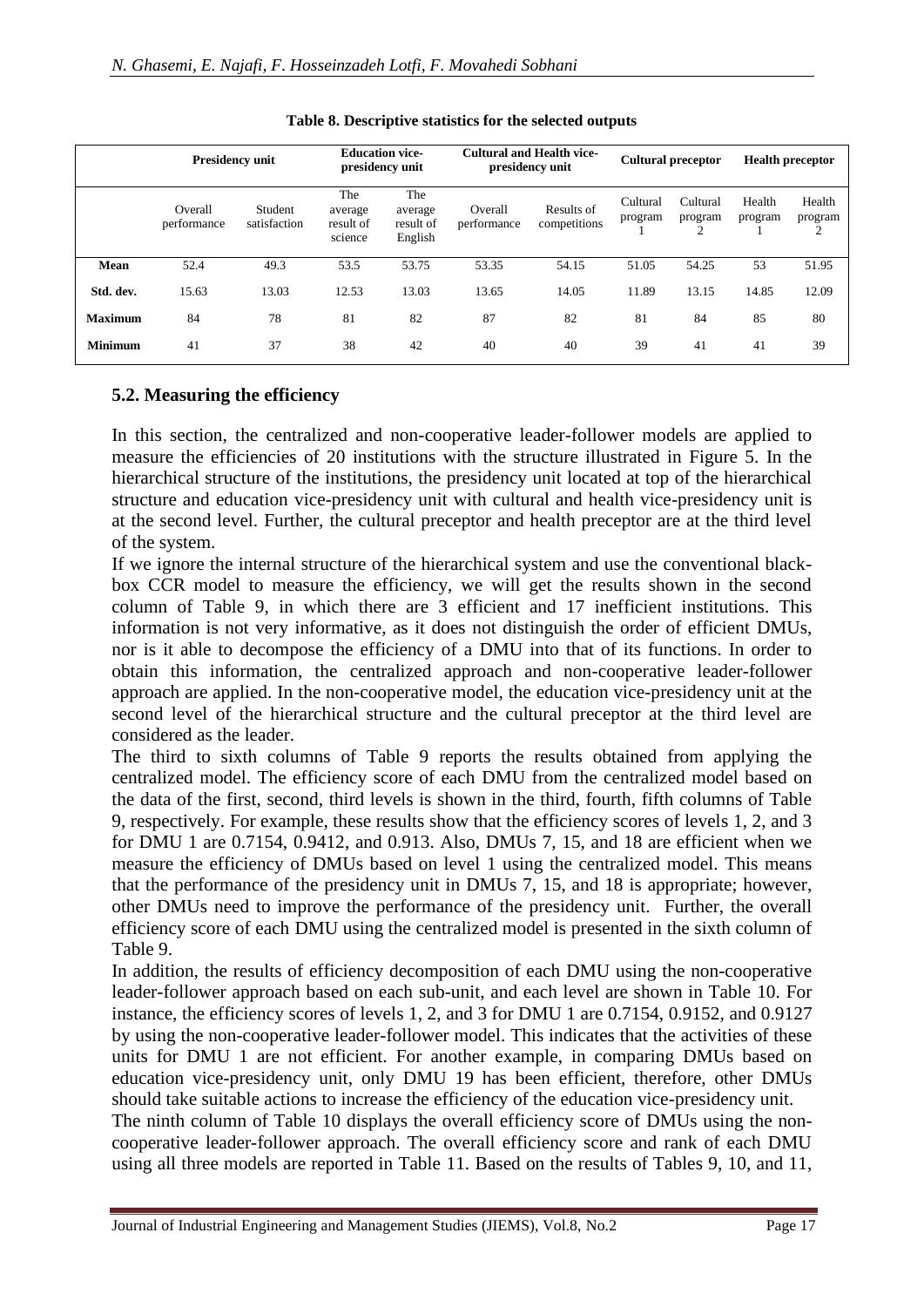the DMU 18 is in the first rank with efficiency scores 1, 0.8474, and 0.8435 using the proposed models. On the other hand, DMUs 3, 11, and 8 were the last in the ranking based on three models. We note that the black-box CCR model results in three efficient DMUs; however, none of the DMUs is efficient when we apply the centralized or non-cooperative leader-follower approaches. Moreover, every time a given DMU is inefficient according to the black-box model, it is also inefficient with regard to both centralized and leader-follower models. Moreover, Table [12](#page-19-1) presents the descriptive statistics of the efficiency scores obtained by three models. From the analysis of the results of Table [12,](#page-19-1) it emerges that the average efficiency in the black-box model is higher than both centralized and leader-follower models. This proves that both centralized and leader-follower models are more strict and reliable than the black-box model. Also, Figure [6](#page-20-1) displays that the efficiency scores of all DMUs in both centralized and leader-follower models are less than those obtained from the black-box model. In addition, the efficiency scores of DMUs in the centralized and leaderfollower models are very close together.

<span id="page-17-0"></span>

| <b>DMUs</b>             | <b>Black-box</b> | <b>Centralized model</b><br>(Level 1) | <b>Centralized model</b><br>(Level 2) | <b>Centralized</b><br>model (Level 3) | <b>Centralized model</b><br>(Overall) |
|-------------------------|------------------|---------------------------------------|---------------------------------------|---------------------------------------|---------------------------------------|
| $\mathbf{1}$            | 0.679            | 0.7154                                | 0.9412                                | 0.913                                 | 0.6148                                |
| $\boldsymbol{2}$        | 0.642            | 0.5556                                | 0.8784                                | 0.9032                                | 0.4408                                |
| $\overline{\mathbf{3}}$ | 0.3868           | 0.4365                                | 0.8436                                | $\mathbf{1}$                          | 0.3682                                |
| $\overline{\mathbf{4}}$ | 0.9048           | 0.6696                                | $\mathbf{1}$                          | 0.9495                                | 0.6358                                |
| $\overline{5}$          | 0.5357           | 0.4229                                | $\mathbf{1}$                          | 0.9114                                | 0.3854                                |
| 6                       | 0.8              | 0.8455                                | 0.7383                                | 0.9273                                | 0.5789                                |
| $\overline{7}$          | $\mathbf{1}$     | $\mathbf{1}$                          | 0.7834                                | 0.8822                                | 0.6911                                |
| 8                       | 0.3882           | 0.4423                                | 0.8436                                | 0.9572                                | 0.3572                                |
| $\boldsymbol{9}$        | $\mathbf{1}$     | 0.9512                                | 0.8221                                | 0.9587                                | 0.7497                                |
| 10                      | 0.7677           | 0.6189                                | 0.9358                                | 0.9043                                | 0.5237                                |
| 11                      | 0.4444           | 0.3884                                | 0.9192                                | 0.9127                                | 0.3258                                |
| 12                      | 0.5802           | 0.5493                                | 0.8044                                | $\mathbf{1}$                          | 0.4419                                |
| $\overline{13}$         | 0.6327           | 0.56                                  | 0.9097                                | $\overline{1}$                        | 0.5094                                |
| 14                      | 0.7037           | 0.5769                                | 0.9576                                | 1                                     | 0.5524                                |
| $\overline{15}$         | 0.9808           | $\mathbf{1}$                          | 0.6885                                | $\mathbf{1}$                          | 0.6885                                |
| $\overline{16}$         | 0.9704           | 0.8727                                | 0.8039                                | 0.9129                                | 0.6405                                |
| $\overline{17}$         | 0.7179           | 0.6838                                | 0.8235                                | 0.8812                                | 0.4962                                |
| 18                      | $\mathbf{1}$     | $\mathbf{1}$                          | 0.8954                                | 0.9464                                | 0.8474                                |
| 19                      | 0.6952           | 0.4955                                | $\mathbf{1}$                          | 0.9199                                | 0.4558                                |
| 20                      | 0.7037           | 0.5878                                | 0.8874                                | 0.9478                                | 0.4944                                |
| Average                 | 0.7267           | 0.6686                                | 0.8738                                | 0.9414                                | 0.5399                                |

**Table 9. Efficiency scores based on black-box and centralized models**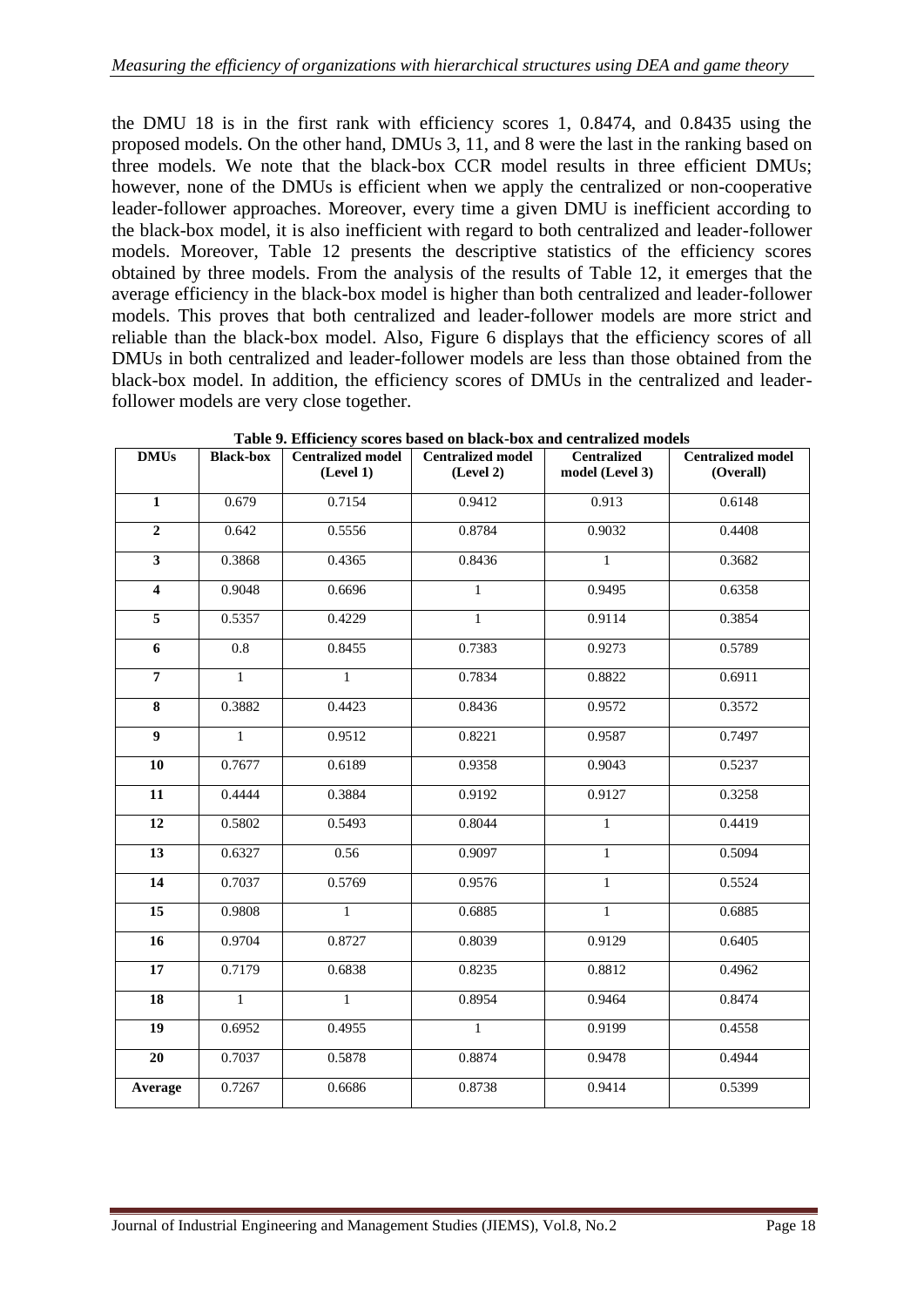| <b>DMUs</b>     | leader-<br>follower<br>(Level 1) | Level 2-<br>leader<br>(Cultural and<br><b>Health vice-</b><br>presidency<br>unit) | Level 2-<br>follower<br>(Education<br>vice-<br>presidency<br>unit) | Level 3-<br>leader<br>(Cultural<br>preceptor) | Level 3-<br>follower<br>(Health<br>preceptor) | Level 2<br>(overall) | Level 3<br>(overall) | leader-<br>follower<br>(overall) |
|-----------------|----------------------------------|-----------------------------------------------------------------------------------|--------------------------------------------------------------------|-----------------------------------------------|-----------------------------------------------|----------------------|----------------------|----------------------------------|
| $\mathbf{1}$    | 0.7154                           | 0.7915                                                                            | 0.9152                                                             | 0.913                                         | 0.8376                                        | 0.9152               | 0.9127               | 0.5976                           |
| $\overline{2}$  | 0.5556                           | 0.8612                                                                            | 0.8262                                                             | 0.8322                                        | 0.8863                                        | 0.8611               | 0.8863               | 0.4240                           |
| 3               | 0.4365                           | 0.6219                                                                            | 0.8063                                                             | $\mathbf{1}$                                  | 0.9533                                        | 0.8063               | $\mathbf{1}$         | 0.3519                           |
| $\overline{4}$  | 0.6696                           | $\mathbf{1}$                                                                      | 0.8352                                                             | 0.9434                                        | 0.9486                                        | $\mathbf{1}$         | 0.9486               | 0.6352                           |
| 5               | 0.4229                           | $\mathbf{1}$                                                                      | 0.833                                                              | 0.8976                                        | 0.9079                                        | $\mathbf{1}$         | 0.9079               | 0.3840                           |
| $6\,$           | 0.8455                           | 0.5762                                                                            | 0.6552                                                             | 0.9009                                        | 0.9206                                        | 0.6552               | 0.9206               | 0.5100                           |
| $\overline{7}$  | $\mathbf{1}$                     | 0.7115                                                                            | 0.6768                                                             | 0.8822                                        | 0.7792                                        | 0.7115               | 0.8822               | 0.6277                           |
| 8               | 0.4423                           | 0.6765                                                                            | 0.7425                                                             | 0.923                                         | 0.939                                         | 0.7425               | 0.939                | 0.3084                           |
| 9               | 0.9512                           | 0.8221                                                                            | 0.741                                                              | 0.8583                                        | 0.9533                                        | 0.8221               | 0.9533               | 0.7455                           |
| 10              | 0.6189                           | 0.8851                                                                            | 0.907                                                              | 0.9043                                        | 0.8918                                        | 0.907                | 0.904                | 0.5075                           |
| 11              | 0.3884                           | 0.9192                                                                            | 0.8223                                                             | 0.8576                                        | 0.8973                                        | 0.9192               | 0.8973               | 0.3204                           |
| 12              | 0.5493                           | 0.787                                                                             | 0.7754                                                             | 0.919                                         | 0.9649                                        | 0.7869               | 0.9647               | 0.4170                           |
| 13              | 0.56                             | 0.9097                                                                            | 0.8657                                                             | 0.8784                                        | 0.9881                                        | 0.9097               | 0.9881               | 0.5034                           |
| 14              | 0.5769                           | 0.8547                                                                            | 0.8282                                                             | $\mathbf{1}$                                  | 0.8688                                        | 0.8547               | $\mathbf{1}$         | 0.4931                           |
| 15              | $\mathbf{1}$                     | 0.6043                                                                            | 0.6187                                                             | 0.9792                                        | $\mathbf{1}$                                  | 0.6187               | $\mathbf{1}$         | 0.6187                           |
| 16              | 0.8727                           | 0.7906                                                                            | 0.6946                                                             | 0.9129                                        | 0.8809                                        | 0.7906               | 0.9129               | 0.6299                           |
| 17              | 0.6838                           | 0.8221                                                                            | 0.7474                                                             | 0.8812                                        | 0.8631                                        | 0.8221               | 0.881                | 0.4953                           |
| $\overline{18}$ | $\mathbf{1}$                     | 0.8954                                                                            | 0.7559                                                             | 0.8617                                        | 0.9429                                        | 0.8946               | 0.9429               | 0.8435                           |
| $\overline{19}$ | 0.4955                           | 0.9207                                                                            | $\mathbf{1}$                                                       | 0.9199                                        | 0.8238                                        | $\mathbf{1}$         | 0.9199               | 0.4558                           |
| 20              | 0.5878                           | 0.8874                                                                            | 0.838                                                              | 0.8557                                        | 0.9359                                        | 0.8873               | 0.9359               | 0.4881                           |
| Average         | 0.6686                           | 0.8169                                                                            | 0.7942                                                             | 0.9060                                        | 0.9092                                        | 0.8452               | 0.9349               | 0.5179                           |

#### **Table 10. Efficiency scores and efficiency decomposition based on non-cooperative leader-follower model**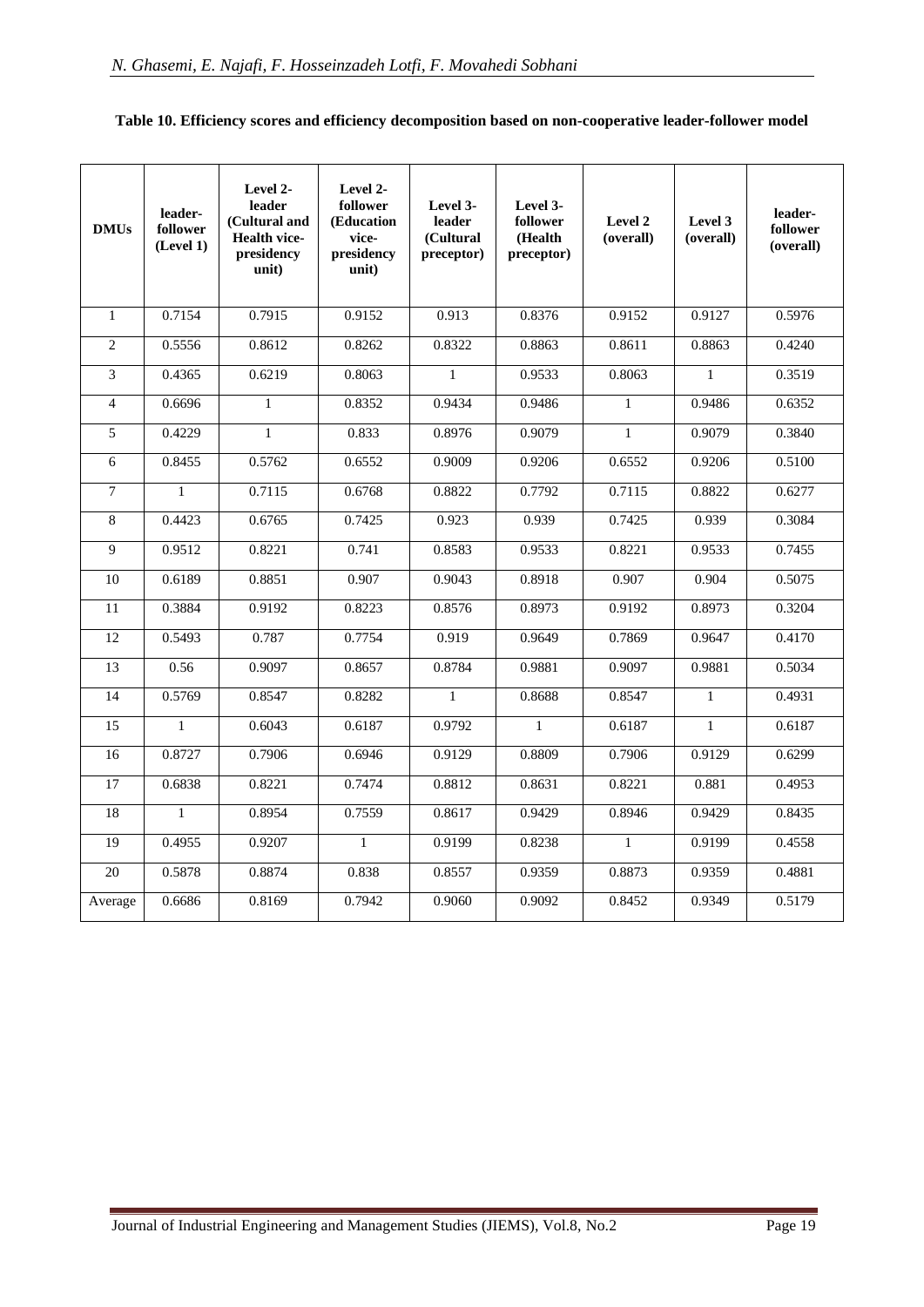<span id="page-19-0"></span>

| $\mathbf{DMUs}$ | <b>Black-box</b><br>model | rank            | <b>DMUs</b>    | rasiv 11, Ennerency scores and raint or caen mistration sasca on an ce<br><b>Centralized</b><br>model | rank            | <b>DMUs</b>     | Leader-<br>follower<br>model | rank            |
|-----------------|---------------------------|-----------------|----------------|-------------------------------------------------------------------------------------------------------|-----------------|-----------------|------------------------------|-----------------|
| $\overline{18}$ | $\overline{1}$            | $\overline{1}$  | 18             | 0.8474                                                                                                | $\overline{1}$  | $\overline{18}$ | 0.8435                       | $\overline{1}$  |
| $\overline{9}$  | $\mathbf{1}$              | $\mathbf{1}$    | $\overline{9}$ | 0.7497                                                                                                | $\overline{2}$  | $\overline{9}$  | 0.7455                       | $\overline{2}$  |
| $\overline{7}$  | $\mathbf{1}$              | $\mathbf{1}$    | $\overline{7}$ | 0.6911                                                                                                | $\overline{3}$  | $\overline{4}$  | 0.6352                       | $\overline{3}$  |
| 15              | 0.9808                    | $\overline{2}$  | 15             | 0.6885                                                                                                | $\overline{4}$  | 16              | 0.6299                       | $\overline{4}$  |
| $\overline{16}$ | 0.9704                    | $\overline{3}$  | 16             | 0.6405                                                                                                | $\overline{5}$  | $\tau$          | 0.6277                       | 5               |
| $\overline{4}$  | 0.9048                    | $\overline{4}$  | $\overline{4}$ | 0.6358                                                                                                | $6\,$           | $\overline{15}$ | 0.6187                       | $\sqrt{6}$      |
| 6               | $\overline{0.8}$          | $\overline{5}$  | $\mathbf{1}$   | 0.6148                                                                                                | $\overline{7}$  | $\mathbf{1}$    | 0.5976                       | $\overline{7}$  |
| $\overline{10}$ | 0.7677                    | 6               | 6              | 0.5789                                                                                                | $\overline{8}$  | 6               | 0.5100                       | $\sqrt{8}$      |
| $\overline{17}$ | 0.7179                    | $\tau$          | 14             | 0.5524                                                                                                | 9               | 10              | 0.5075                       | $\overline{9}$  |
| $\overline{14}$ | 0.7037                    | $\overline{8}$  | 10             | 0.5237                                                                                                | 10              | $\overline{13}$ | 0.5034                       | 10              |
| 20              | 0.7037                    | $\overline{8}$  | 13             | 0.5094                                                                                                | 11              | 17              | 0.4953                       | 11              |
| $\overline{19}$ | 0.6952                    | $\overline{9}$  | 17             | 0.4962                                                                                                | $\overline{12}$ | 14              | 0.4931                       | $\overline{12}$ |
| $\overline{1}$  | 0.679                     | 10              | 20             | 0.4944                                                                                                | $\overline{13}$ | 20              | 0.4881                       | $\overline{13}$ |
| 2               | 0.642                     | 11              | 19             | 0.4558                                                                                                | 14              | 19              | 0.4558                       | 14              |
| $\overline{13}$ | 0.6327                    | 12              | 12             | 0.4419                                                                                                | $\overline{15}$ | $\overline{2}$  | 0.4240                       | 15              |
| $\overline{12}$ | 0.5802                    | 13              | $\overline{2}$ | 0.4408                                                                                                | 16              | 12              | 0.4170                       | $\overline{16}$ |
| $\overline{5}$  | 0.5357                    | 14              | $\overline{5}$ | 0.3854                                                                                                | 17              | $\overline{5}$  | 0.3840                       | $17\,$          |
| 11              | 0.4444                    | $\overline{15}$ | $\overline{3}$ | 0.3682                                                                                                | 18              | $\overline{3}$  | 0.3519                       | $\overline{18}$ |
| $\overline{8}$  | 0.3882                    | 16              | $\overline{8}$ | 0.3572                                                                                                | 19              | 11              | 0.3204                       | $\overline{19}$ |
| 3               | 0.3868                    | 17              | 11             | 0.3258                                                                                                | 20              | 8               | 0.3084                       | 20              |

**Table 11. Efficiency scores and rank of each institution based on three models**

**Table 12. Descriptive statistics of the efficiency scores**

<span id="page-19-1"></span>

|                | <b>Black-box model</b> | <b>Centralized model</b> | <b>Leader-follower model</b> |
|----------------|------------------------|--------------------------|------------------------------|
| <b>Mean</b>    | 0.7267                 | 0.5399                   | 0.5179                       |
| Std. dev.      | 0.1968                 | 0.1368                   | 0.1353                       |
| <b>Maximum</b> | 1.0000                 | 0.8474                   | 0.8435                       |
| <b>Minimum</b> | 0.3868                 | 0.3258                   | 0.3084                       |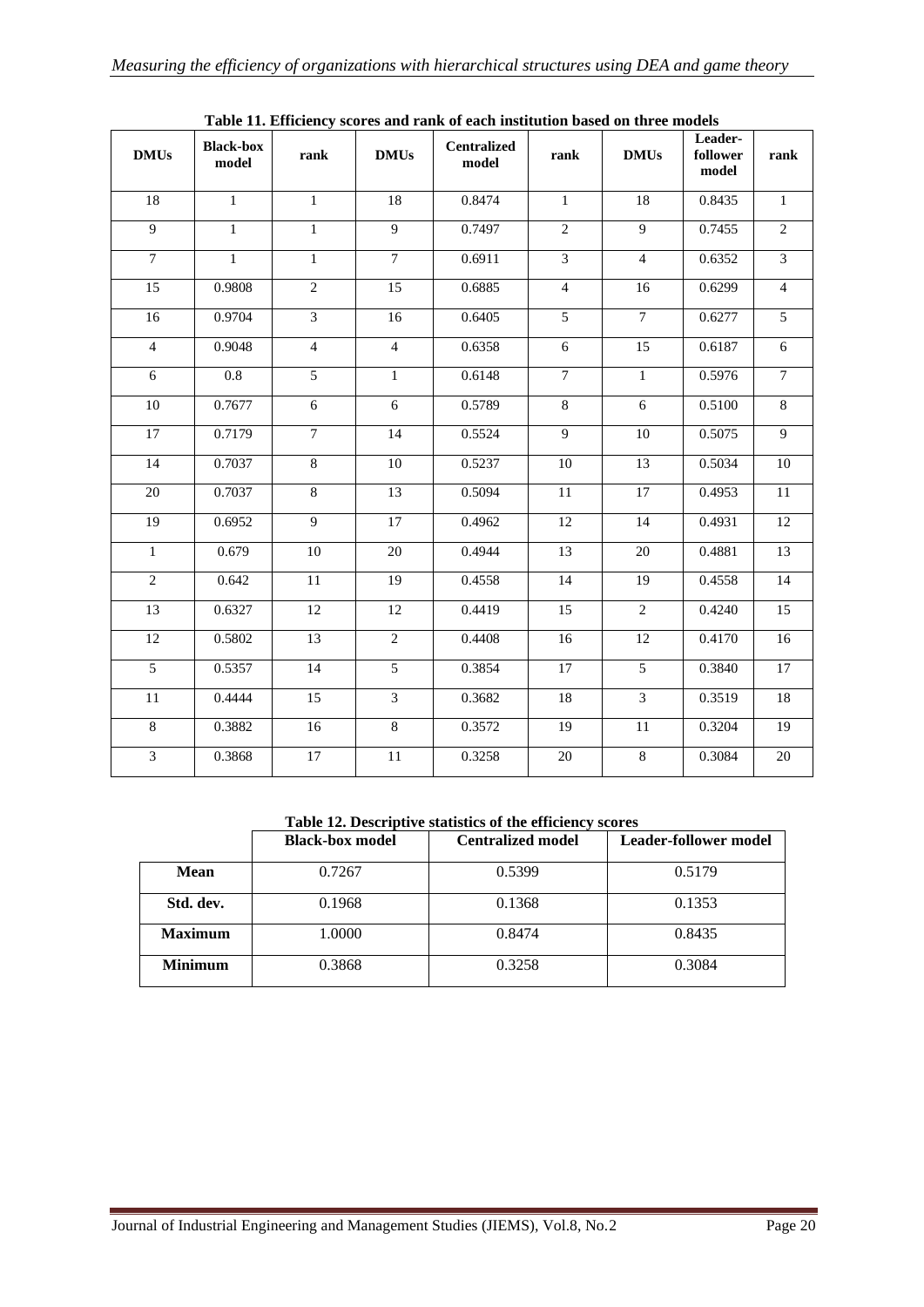<span id="page-20-1"></span>

**Figure 6. Comparison of efficiency scores: black-box, centralized and non-cooperative leader-follower models**

### <span id="page-20-0"></span>**5.3. Managerial insight**

The black-box CCR, centralized, and non-cooperative leader-follower models were applied to measure the efficiency of 20 schools. The results show that although the black-box, centralized and non-cooperative leader-follower can be applied to measure the efficiencies of schools, the findings of the centralized and leader-follower models are more informative than those of the black-box model, as the formers can both provide the efficiency score of each sub-unit in institutions and distinguish the order of the DMUs based on the efficiency scores of the sub-units. The proposed method provides a means for managers to monitor and measure the efficiency of their institutions including whole system and its components. Using the results of centralized and non-cooperative leader-follower models, an institution is able to identify the functions requiring greater efforts in order to improve the overall efficiency of the institution. Moreover, the non-cooperative leader-follower model is able to measure the efficiency of each function, which provides valuable information for recognizing the areas of weakness that require more endeavors to be devoted to them. Based on the efficiency scores in Tables [9](#page-17-0) and [10,](#page-19-0) the head of an institution is able to identify the areas in which they should use more efforts to improve their overall performance. For example, the low-efficiency score of the DMU 9 is due to the poor performance of the second level (education vice-presidency unit and cultural and health vice-presidency unit) and if this institution wants to improve its performance, then these two units must be strengthened. The results of Table [10](#page-19-0) show that the mean efficiency score of level 1 i.e., the presidency unit for all DMUs is 0.6686 which has the lowest efficiency score in contrast to other divisions. This means that all institutions should pay more attention to the presidency unit to increase the overall efficiency score. Other results pertaining to the comparison of campuses based on their sub-units are available in Table [10.](#page-19-0)

## **6. Conclusion**

The objective of efficiency measurement is to detect the weaknesses of processes so that managers can improve the performance of the systems. On the other hand, most organizations in the real world have a hierarchical structure, with units at different levels. Managers are always looking for suitable methods that can calculate the efficiencies of complex systems such as hierarchical structures. The conventional DEA models for measuring the efficiency of network systems, which ignore the internal structure of a DMU, may produce misleading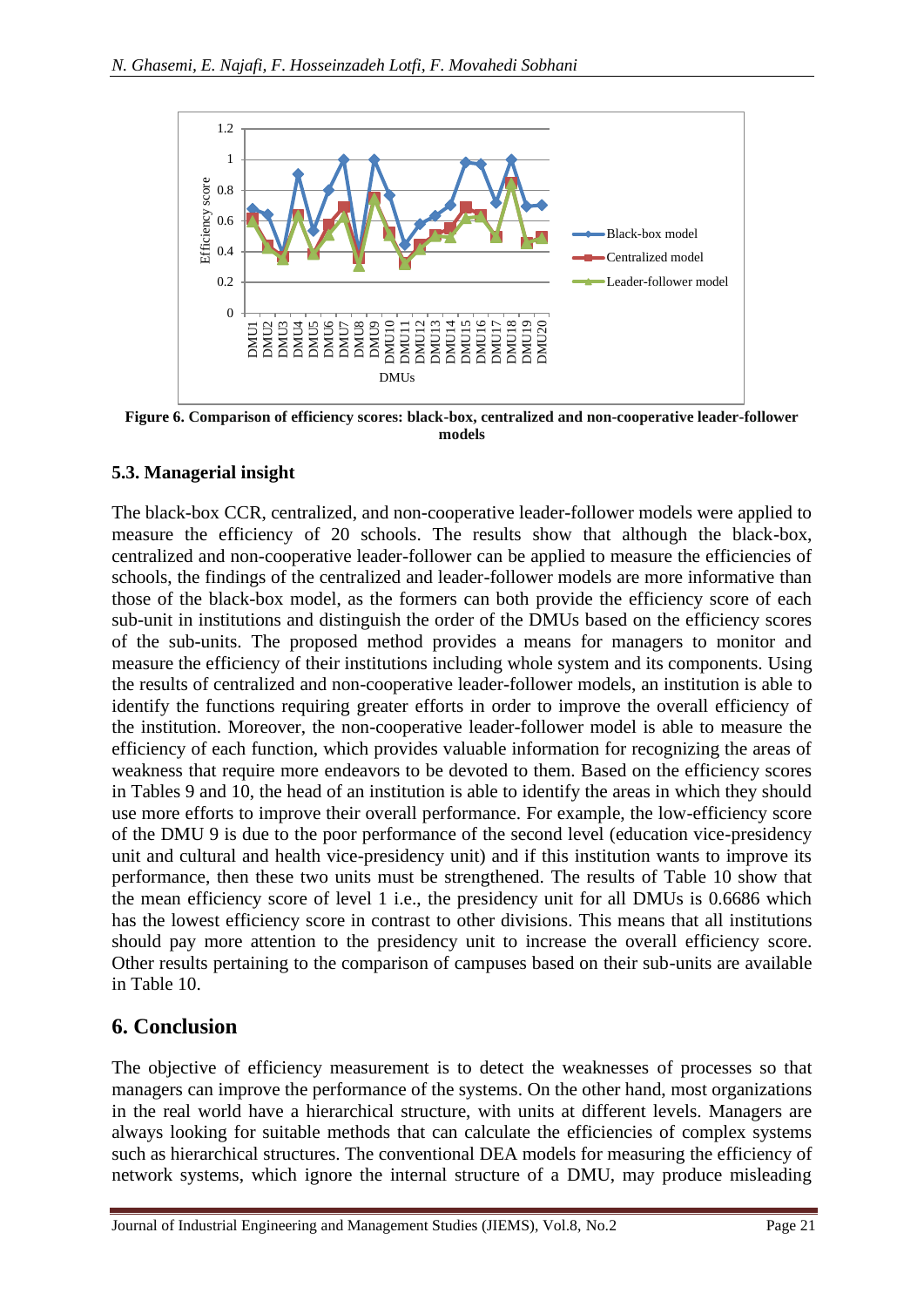results. The previous researches on the field of measuring the efficiencies of network systems using game theory focused on two and three stages networks. However, in this study, the hierarchical structure was considered and the game theory approach was applied to measure the efficiency of this kind of network systems. This paper developed two suitable models in order to provide more meaningful evaluations for DMUs with the hierarchical structure. These two models were developed for measuring the efficiency and efficiency decomposition in the hierarchical structures based on the centralized and non-cooperative leader-follower game theory.

On the other hand, analyzing the efficiency of educational systems is one of the main focuses of the policy debate to promote national competitiveness and future economic growth. In particular, policymakers and researchers alike are concerned with developing guidelines for educational institutions to encourage improvements in system outcomes given their system factors. Educational institutions in Iran like many organizations have a hierarchical structure, which are similar to network structures and require suitable models for efficiency calculations. Therefore, the models, which proposed in this paper, have been employed for calculating the efficiency of the educational institutions in Iran.

The results obtained from applying the aforementioned models made it clear that although some of the institutions had high efficiency, none of them is efficient, suggesting that these institutions were not optimally utilizing their resources. Moreover, the findings of the case study show that the presidency unit has the lowest efficiency score compared to other divisions. Therefore, all schools should take appropriate plans to improve its performance.

Furthermore, the findings of this research can be helpful in budget allocation for the institutions so as to provide a larger budget for those which have succeeded in offering the best performance with a limited level of resources, and to offer improvement plans for those institutions which have been classified as inefficient. Further, making inefficient institutions efficient can save the input resources, enhance the output, and finally reduce the per capita expenditure of the institutions.

Finally, our models were presented for the hierarchical structures. It is desirable to improve these approaches to measure and decompose efficiencies for other complex network structures and other organizations in future researches. Besides, considering the proposed models in case of uncertainty and dynamic situation that deals with efficiency change over time can be potential issues for future studies. Moreover, the calculation of the Malmquist index for the hierarchical structure will be another challenge for future researches.

# **References**

Abbott, M., and Doucouliagos, C., (2003). "The efficiency of Australian universities: a data envelopment analysis", *Economics of Education Review*, Vol. 22, pp. 89-97.

Adabavazeh, N., and Nikbakht, M., (2020). "Organization's performance measurement model based on the critical success factors of the reverse supply chain in airline industry with a quality gap approach", *Journal of Industrial Engineering and Management Studies*, Vol. 7, No. 1, pp. 177-190.

An, Q., Yang, M., Chu, J., Wu, J., and Zhu, Q., (2017). "Efficiency evaluation of an interactive system by data envelopment analysis approach", *Computers and Industrial Engineering*, Vol. 103, pp. 17-25.

Arab Momeni, M., Ebrahimi Arjestan, M., and Yaghoubi, S., (2018). "Technical performance evaluation of ERP packages with two-stage DEA approach", *Journal of Industrial Engineering and Management Studies,* Vol. 5, No. 2, pp. 61-83.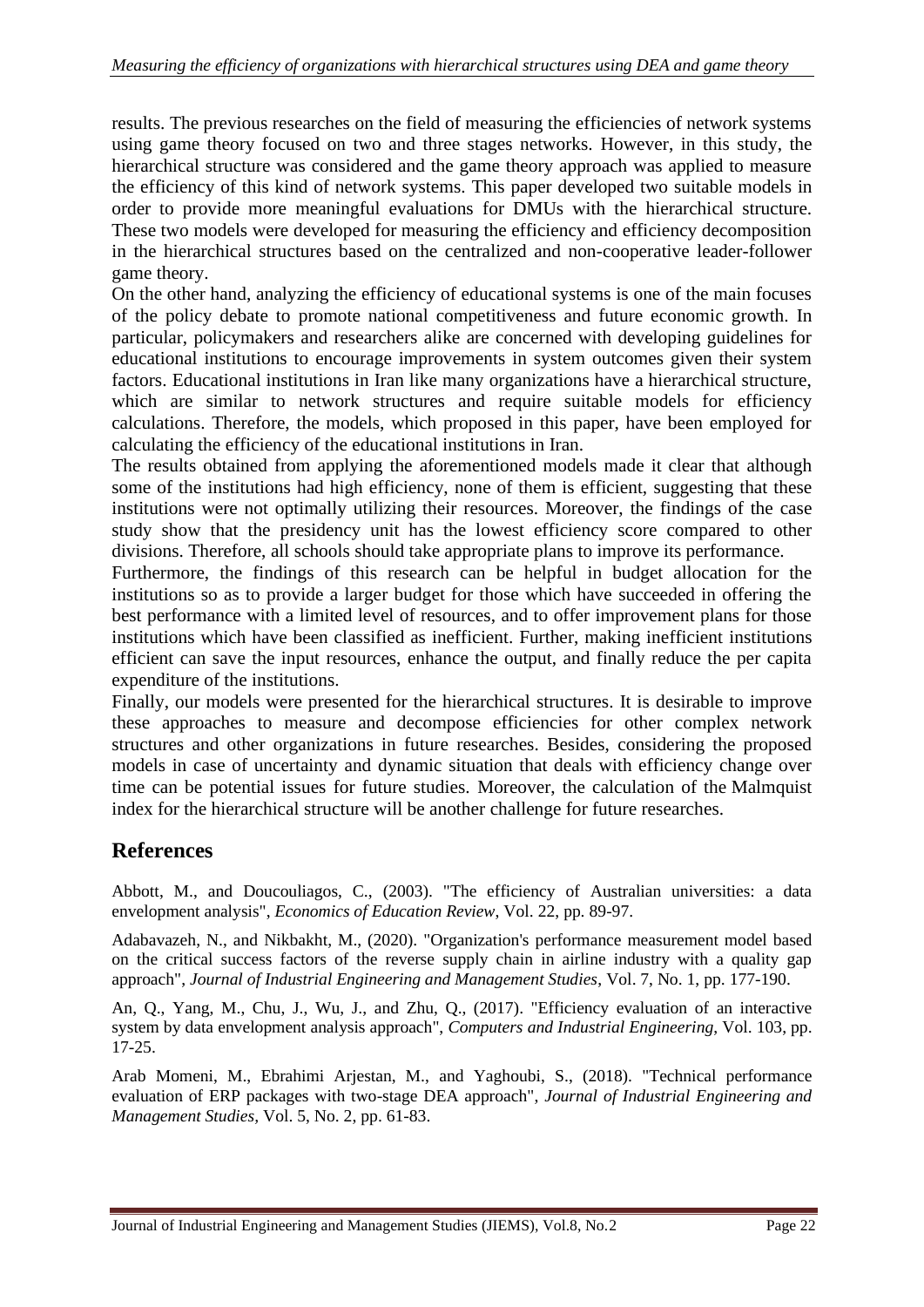Badiezadeh, T., Saen, R. F., and Samavati, T., (2018). "Assessing sustainability of supply chains by double frontier network DEA: A big data approach", *Computers and Operations Research*, Vol. 98, pp. 284-290.

Castelli, L., Pesenti, R., and Ukovich, W., (2004). "DEA-like models for the efficiency evaluation of hierarchically structured units", *European Journal of Operational Research*, Vol. 154, pp. 465-476.

Charnes, A., Cooper, W.W., and Rhodes, E., (1978). "Measuring the efficiency of decision making units", *European Journal of Operational Research*, Vol. 2, pp. 429-444.

Chen, C., and Yan, H., (2011). "Network DEA model for supply chain performance evaluation", *European Journal of Operational Research*, Vol. 213, pp. 147–155.

Chen, Y., Liang, L., and Yang, F., (2006). "A DEA game model approach to supply chain efficiency", *Ann Oper Res*, Vol. 145, pp. 5-13.

Cook, W.D., Chai, D., Doyle, J., and Green, R., (1998). "Hierarchies and groups in DEA", *Journal of Productivity Analysis*, Vol. 10, pp. 177-198.

Cook, W.D., and Green, R.H., (2005). "Evaluating power plant efficiency: a hierarchical model", *Computers and Operations Research,* Vol. 32, pp. 813-823.

[Cook, W.D.](https://www.sciencedirect.com/science/article/pii/S0305048317311672#!), [Ramón, N.](https://www.sciencedirect.com/science/article/pii/S0305048317311672#!), [Ruiz, J.L.](https://www.sciencedirect.com/science/article/pii/S0305048317311672#!), [Sirvent, I.](https://www.sciencedirect.com/science/article/pii/S0305048317311672#!), [and Zhu,](https://www.sciencedirect.com/science/article/pii/S0305048317311672#!) J., (2019). "DEA-based benchmarking for performance evaluation in pay-for-performance incentive plans", *[Omega](https://www.sciencedirect.com/science/journal/03050483)*, Vol. [84,](https://www.sciencedirect.com/science/journal/03050483/84/supp/C) pp. 45-54.

Cordero, J.M., Polo, C., Santín, D., and Simancas, R., (2018). "Efficiency measurement and crosscountry differences among schools: A robust conditional nonparametric analysis", *Economic Modeling*, Vol. 74, pp. 45-60.

Cordero, J.M., Santin, D., and Simancas, R., (2017). "Assessing European primary school performance through a conditional nonparametric model", *Journal of the Operational Research Society*, Vol. 68, pp. 364-376.

Daraio, C., Bonaccorsi, A., and Simar, L., (2015). "Efficiency and economies of scale and specialization in European universities: A directional distance approach", *Journal of Informetrics*, Vol. 9, pp. 430-448.

Du, J., Liang, L., Chen, Y., Cook, W.D., and Zhu, J., (2011). "A bargaining game model for measuring performance of two stage network structures", *European Journal of Operational Research,* Vol. 210, pp. 390-397.

Du, J., Zhu, J., Cook, W.W., and Huo, J., (2015). "DEA Models for Parallel Systems: Game-Theoretic Approaches", *Asia-Pacific Journal of Operational Research*. Vol. 32, No. 2, pp. 1-22.

Färe R, (1991). "Measuring Farrell efficiency for a firm with intermediate inputs", *Academia Economic Papers*, Vol. 19, pp. 329-340.

Haelermans, C., and Ruggiero, J., (2017). "Non-parametric estimation of the cost of adequacy in education: The case of Dutch schools", *Journal of the Operational Research Society*, Vol. 68, N[o.](https://link.springer.com/journal/500/22/22/page/1) 4, pp. 390-398.

Jahangoshai Rezaee, M., Izadbakhsh, H., and Yousefi, S., (2016). "An Improvement Approach Based on DEA-game Theory for Comparison of Operational and Spatial Efficiencies in Urban Transportation Systems", *KSCE Journal of Civil Engineering*, Vol. 20, No[.](https://link.springer.com/journal/500/22/22/page/1) 4, pp. 1526-1531.

Katharaki, M., and Katharakis, G., (2010). "A comparative assessment of Greek universities' efficiency using quantitative analysis", *International Journal of Educational Research*, Vol. 49, pp. 115-128.

Kao, C., (2009). "Efficiency measurement for parallel production systems", *European Journal of Operational Research,* Vol. 196, pp. 1107-1112.

Kao, C., (2015). "Efficiency measurement for hierarchical network systems", *Omega*, Vol. 51, pp. 121-127.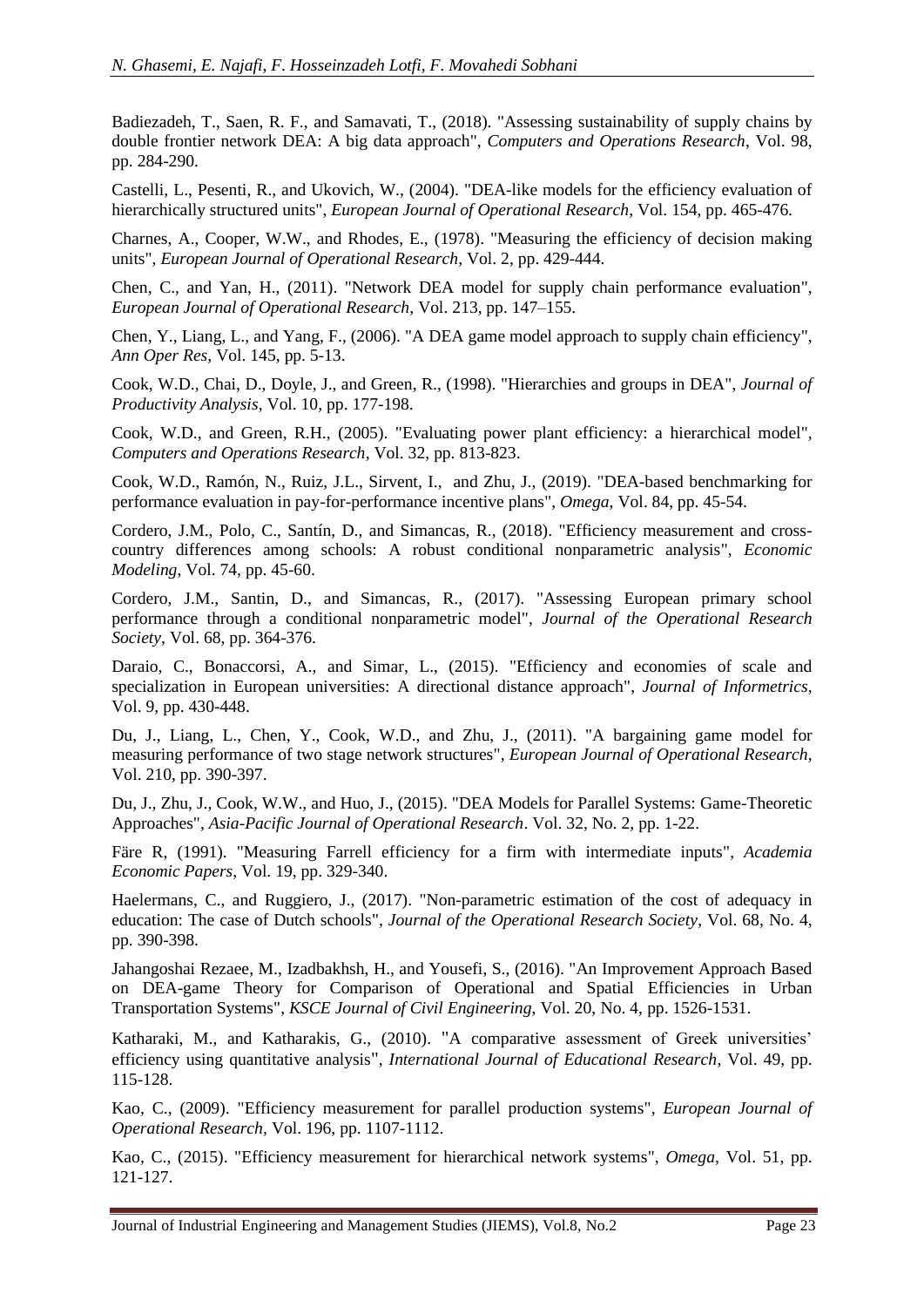Kou, M., Chen, K., Wang, S., and Shao, Y., (2016). "Measuring efficiencies of multi-period and multi-division systems associated with DEA: An application to OECD countries, national innovation systems", *Expert Systems with Applications*, Vol. 46, pp. 494-510.

Liang, L., Cook, W.D., and Zhu, J., (2008). "DEA models for two-stage processes: Game approach and efficiency decomposition". *Naval Research Logistics,* Vol. 55, pp. 643-653.

Li, Y., Chen, Y., Liang, L., and Xie, J., (2012). "DEA models for extended two-stage network structures", *Omega*, Vol. 4, No[.](https://link.springer.com/journal/500/22/22/page/1) 5, pp. 611-618.

Masci, C., Witte, K.D., and Agasisti, T., (2018). "The influence of school size, principal characteristics and schoolmanagement practices on educational performance: An efficiency analysis of Italian students attending middle schools", *Socio-Economic Planning Sciences,* Vol. 61, pp. 52-69.

Mahmoudi, R., Emrouznejad, A., and Rasti-Barzoki, M., (2018). "A bargaining game model for performance assessment in network DEA considering sub-networks: a real case study in banking", *Neural Computing and Applications*.

Jalali Naini, S.G., Moini, A., and Jahangoshai Rezaee, M., (2013). "Nash bargaining game model for two parallel stages process evaluation with shared inputs", *Int J Adv Manuf Technol* Vol. 67, pp. 475- 484.

Nemati, M., Kazemi Matin, R., and Toloo, M., (2020). "A two‑stage DEA model with partial impacts between inputs and outputs: application in refinery industries", *Annals of Operations Research.*

Omrani, H., Fahimi, P., and Mahmoodi, A., (2018). "A data envelopment analysis game theory approach for constructing composite indicator: An application to find out development degree of cities in West Azarbaijan province of Iran", *Socio-Economic Planning Sciences.*

Santín, D., and Sicilia, G., (2018). "Using DEA for measuring teachers' performance and the impact on students' outcomes: evidence for Spain", *J Prod Anal*, Vol. 49, pp. 1-15.

Sohn, S.Y., and Kim, Y., (2012). "DEA based multi-period evaluation system for research in academia", *Expert Systems with Applications*, Vol. 39, pp. 8274-8278.

Sun, J., Li, G., and Lim, M.K., (2020). "China's power supply chain sustainability: an analysis of performance and technology gap", *Ann Oper Res*.

Tavana, M., and Khalili-Damghani, K., Santos Arteaga, F.J., Mahmoudi, R., Hafezalkotob, A., (2018). "Efficiency decomposition and measurement in two-stage fuzzy DEA models using a bargaining game approach", *Computers & Industrial Engineering*.

Tavana, M., Damghani, K.K., Arteaga, F.J.S., and Hosseini, A.A., (2019). "Fuzzy multi-objective multi-period network DEA model for efficiency measurement in oil refineries", *Computers & Industrial Engineering*, Vol. [135,](https://www.sciencedirect.com/science/journal/03608352/135/supp/C) pp. 143-155.

Vaezi, E., Najafi, S.E., Hadji Molana, M., Hosseinzadeh Lotfi, F., and Ahadzadeh Namin, M., (2019). "Measuring performance of a hybrid system based on imprecise data: Modeling and solution approaches", *Journal of Industrial Engineering and Management Studies,* Vol. 6, No. 2, pp. 214-239.

Wu, J., Zhu, Q., Ji, X., Chu, J., and Liang, L., (2016). "Two-stage network processes with shared resources and resources recovered from undesirable outputs", *European Journal of Operational Research*, Vol. 251, No. 1, pp. 182-197.

Yang, G.L, Fukuyama, H., and Song, Y.Y., (2018). "Measuring the inefficiency of Chinese research universities based on a two-stage network DEA model", *Journal of Informetrics,* Vol. 12, pp. 10-30.

Yurdakul, M., and İç, Y.T., (2018). "Development of a multi-level performance measurement model for manufacturing companies using a modified version of the fuzzy TOPSIS approach", *[Soft](https://link.springer.com/journal/500)  [Computing](https://link.springer.com/journal/500)*, Vol. 22, No. [22,](https://link.springer.com/journal/500/22/22/page/1) pp. 7491-7503.